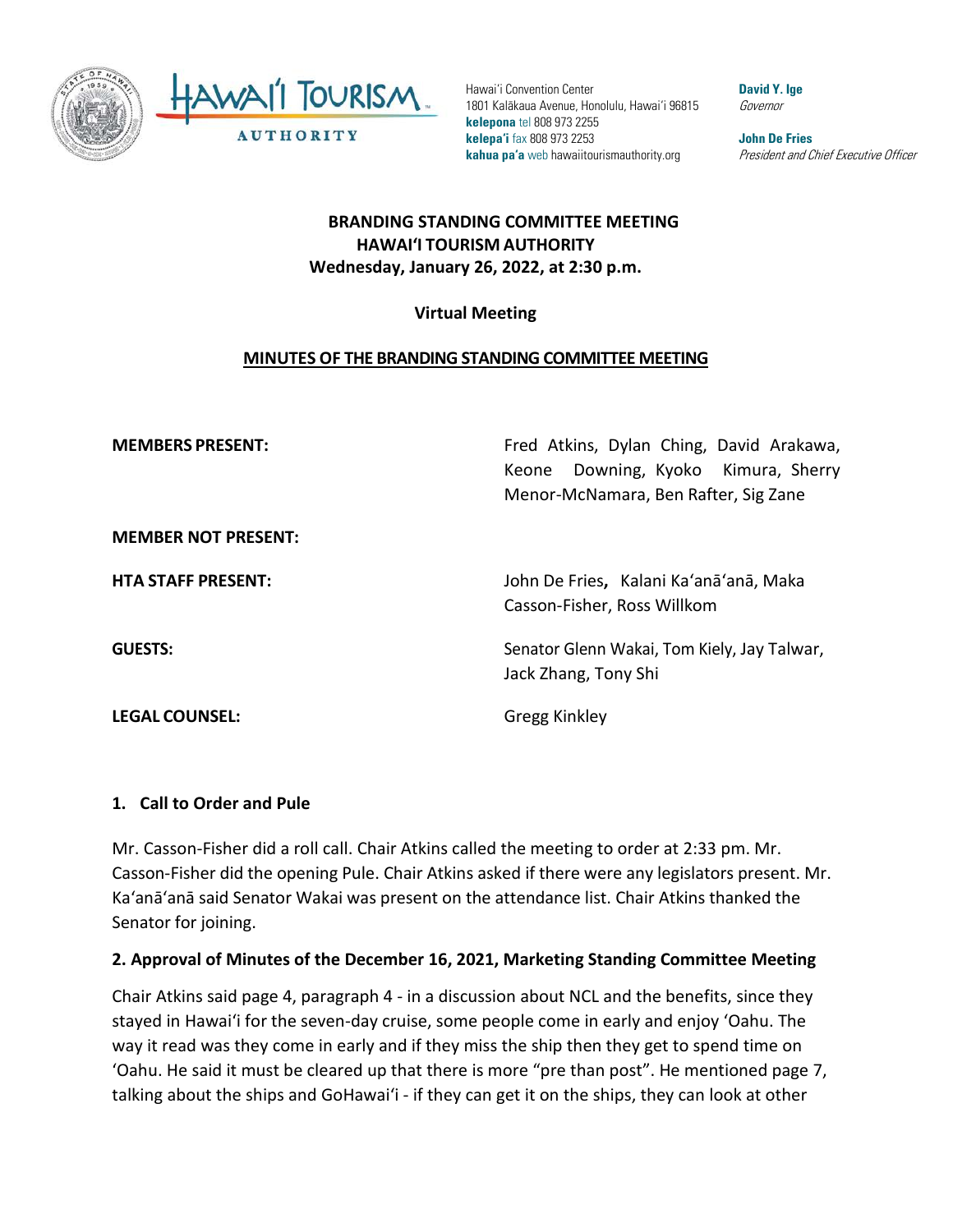ports of call and if they weren't doing a structured tour, they might be able to go out and find some Hawaiʻi products, but the way it read was the merchants, but it should be the passengers finding, so just changing word from "merchants" to "passengers". Ms. Kimura mentioned page one, item two, where they were going to the pull the recording to check if it's a typo for the company GTL. She also said Oceania was spelt incorrectly somewhere. Chair Atkins asked for a motion to approve the minutes. Ms. Kimura approved the minutes as amended. Ms. Menor-McNamara seconded. Mr. Casson-Fisher did a roll call and the motion passed unanimously.

#### **2. Sports Marketing Updates**

Chair Atkins mentioned the discussion in the last meeting about moving forward in deciding how to allot the \$1.5 million. There was talk about getting a consultant or doing a three- or fiveyear plan. He said when he was talking to Mr. Ka'anā'anā, and it was apparent that to follow the ARPA rules, the RFP needed to go out by the middle of February. It takes beyond 30 days for the vendors to apply; and HTA would also need to put together a selection committee.

He said in the meantime, he had a meeting with CEO Mr. De Fries and Mr. George Kam. Given the tight time frame, Mr. De Fries and Mr. George Kam agreed that Mr. Atkins talked to Tom Kiely who is well versed in sports marketing. Mr. Atkins then reached out to Mr. Kiely via Zoom meetings in which Mr. Ching, Mr. Ka'anā'anā,Mr. De Fries, and Mr. Willkom also attended. Mr. Kiely would honor the same pay grade the board members get. Mr. Atkins and Mr. Kiely had a number of meetings and conversations since.

Mr. Atkins then gave some background on Mr. Kiely: he was with the Fairmont Hotel, the Hyatt Hotel in Hawaiʻi and he went on his own to create Team Unlimited which did over 250 sports programs about Hawaiʻi that were on major ESPN and NBC channels. He also created XTERRA, a very successful program they have supported on Maui. He said they ended up creating a sports vehicle after the event. He said he has also done sports marketing consulting in Hawaiʻi, for Utah, Bahamas, New Zealand and many other countries. He said it was constructive after talking to them all and they wanted to bring it forward to everyone with what their goals are moving forward through the process of the ARPA funds. He said they've got goals and strategies that Mr. Kiely will be sharing with everyone.

#### **A. Presentation & Discussion with Mr. Tom Kiely on Sports Marketing Goals**

Mr. Kiely said it was an honor to be invited to the meeting. He mentioned when him and Chair Atkins first spoke, he asked what the goals were of the committee. He said from those discussions he did some work and shared it back with the committee. He said for any start point of a plan there are two key elements: goals and strategy, and tactics flow afterwards. He said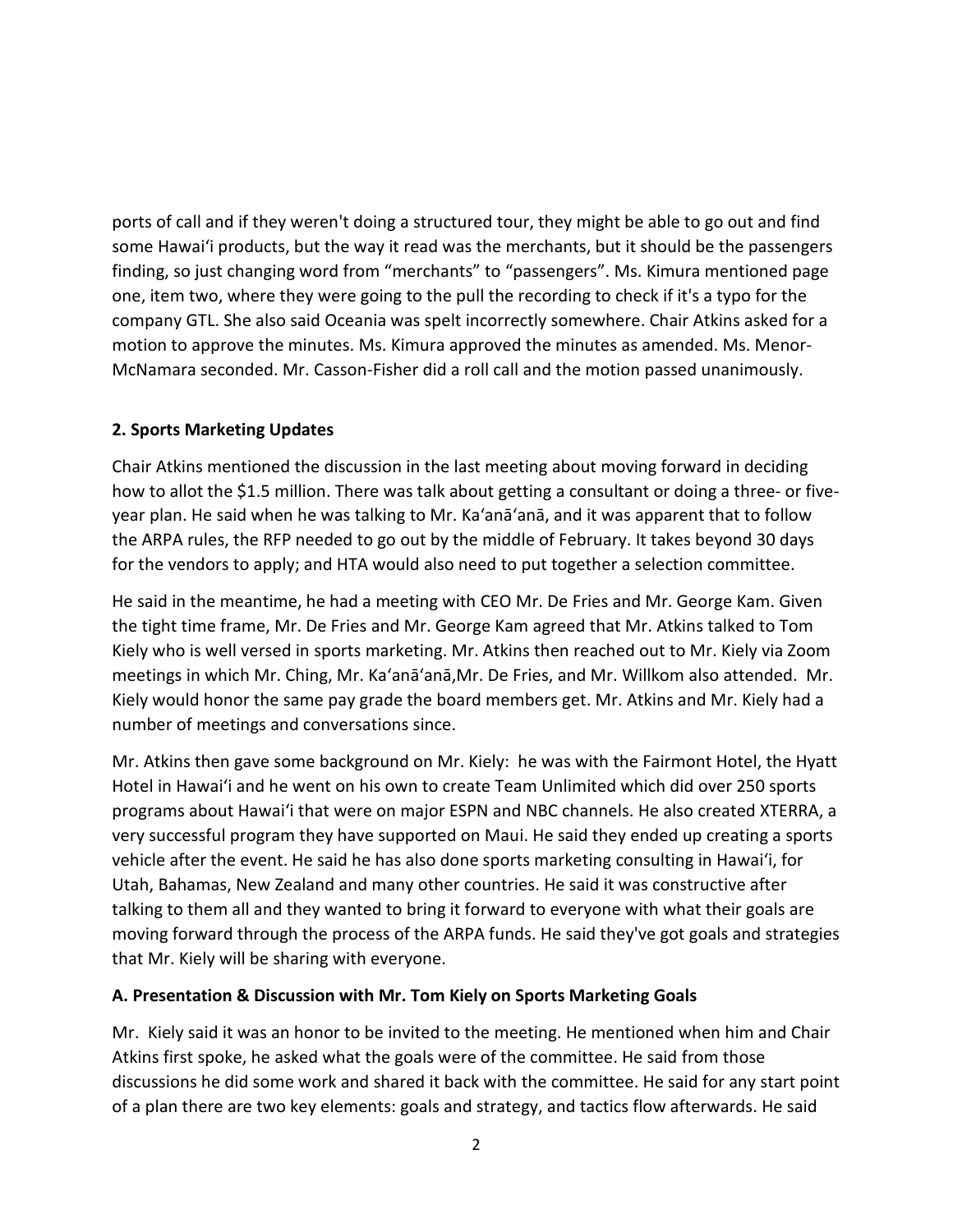what he finds in many organizations and companies that people start talking about tactics first before they define goals and strategies. He gave an analogy of goals and strategies for World War II.

He showed the first slide. He said he was invited by branding standing committee members to be involved in a number of meetings and then created some feedback for their thoughts and considerations. He mentioned the HTA branding goals: 1) extend the brand image and marketing of Hawaiʻi; 2) generate community benefits; and 3) generate economic benefits. He said within an organization anybody should be able to clearly say what the goals are. He said they are not easy to achieve but everyone can understand, recognize and buy into that, especially the element of merging together the community and economic benefits. He mentioned the strategy points once the goals are established as follows:

- Partner with sports/participation events that enhance the image, reputation, brand and culture of Hawaiʻi.
- Due to budget limitations, select those events and action steps that will produce the greatest impact.
- Mandate that event producers include a community benefits package as part of the HTA partnership.
- Pursue potential for selected events to be featured in the larger destination marketing plan through the HTA agency – HVCB.
- Target events that would have impact in Hawaiʻi's major source market areas.
- Target major championship events, e.g., Iron Man. Honolulu marathon.
- Consider "media only" sports related packages [non-events] featuring Hawaiʻi . [i.e. Netflix series, ESPN 30 for 30, major Meta campaign, digital marketing platform, etc.

He said goals and strategies must be kept tight and succinct so it can be understood where they want to go and the major forces taking them there. He said the next step that won't be discussed that day is to develop the tactical plan that should feed back to the strategy that feeds back to the goals, so that everything fits together. He read the conclusion:

"This working group feels that it is appropriate to provide direction and leadership to the HTA staff and then empower the staff to take on the initiatives which support the greater and more important elements of goal and strategy. The HTA staff will present its tactical plan to this committee and the committee may, from time to time, provide advice and recommendations."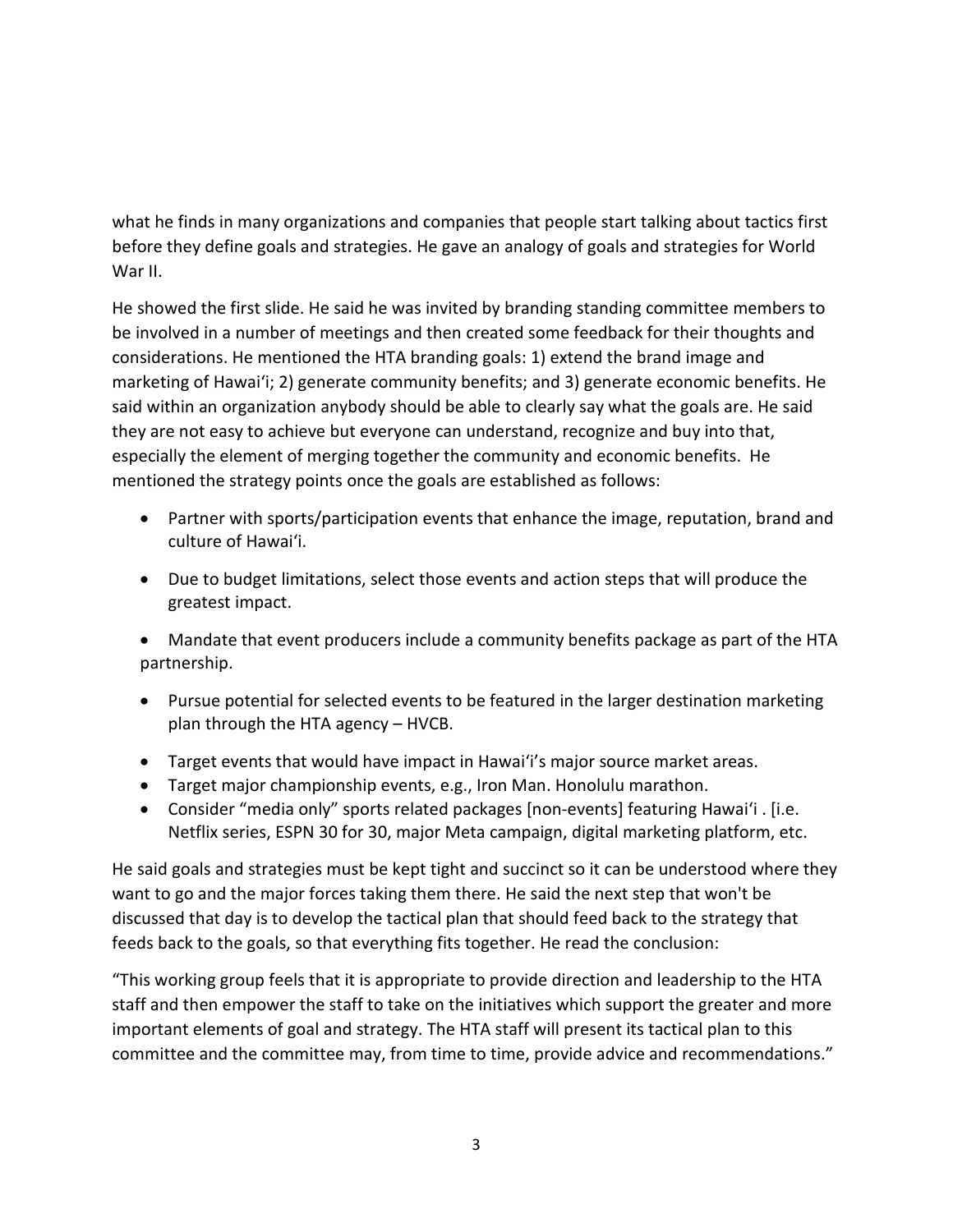Chair Atkins said it's critical to give the HTA staff the flexibility to take the direction, and he also believes what they've laid out will give them direction as well for RFP. He asked the committee if there were any questions, or if they think there is another strategy not listed there. He said Mr. Ching worked through the process with him and asked for his comments.

Mr. Ching said it was a good exercise for them to identify how important it was to find the goals and get into the tactics. He said keeping it simple was a goal he had and says they achieved that. He mentioned the strategies, and the wording can be debated, but he thinks it's a good start. He said from his personal perspective it was important for them to concentrate on community value as one of the main components especially when it comes to sports, as Hawaiʻi has a love for sports and it's difficult for them to get to major events or see some of the world class athletes. Sony Open is a great example. He said he thinks it's a value for them to put their time and attention into sports at the level they're at but can do more.

Chair Atkins asked Mr. Ka'anā'anā for input.

Mr. Ka'anā'anā said he thinks it restated their goals well. He said fundamentally it's important to understand that whatever they do moving forward, must complete the whole package. He said if they think about the goals expressed in the slide and if it doesn't hit all three, it will be difficult for them. He would advocate as they assess future sport properties that they ensure they have all three alignments.

Chair Atkins welcomed Mr. Willkom and asked for his input. Mr. Willkom seconded what Mr. Ka'anā'anā had said. He said the goals are vitally important to their message and mission. He thanked Chair Atkins, Mr. Ching and Mr. Kiely for their input and time.

Chair Atkins said one of their goals is to decide what they feel they need to move forward especially for the current year. He said they will have to be looking at 2023 shortly, so that was the reasoning they didn't come in with a big flashy presentation. He said 7 strategies with 3 goals is what they worked with. He said what he would like to do - the goal of the presentation is to let the board know they want to move forward and see if they like the strategy to give Mr. Ka'anā'anā and his staff the time get the RFP out, to get it done early, so they can sort through it and make the decisions to get the money spent in a timely manner, and give the events enough notice, and if they are awarded, they can use the money effectively through whichever platform, and then get a good return on investment of other goals.

Mr. Arakawa said we're competing with different areas and mentioned the Pro Bowl we lost to Florida. He asked what in our goals or strategy is similar or different from other venues we're competing with, and what is unique to Hawaiʻi with respect to our goals and strategies compared to other venues we're competing with.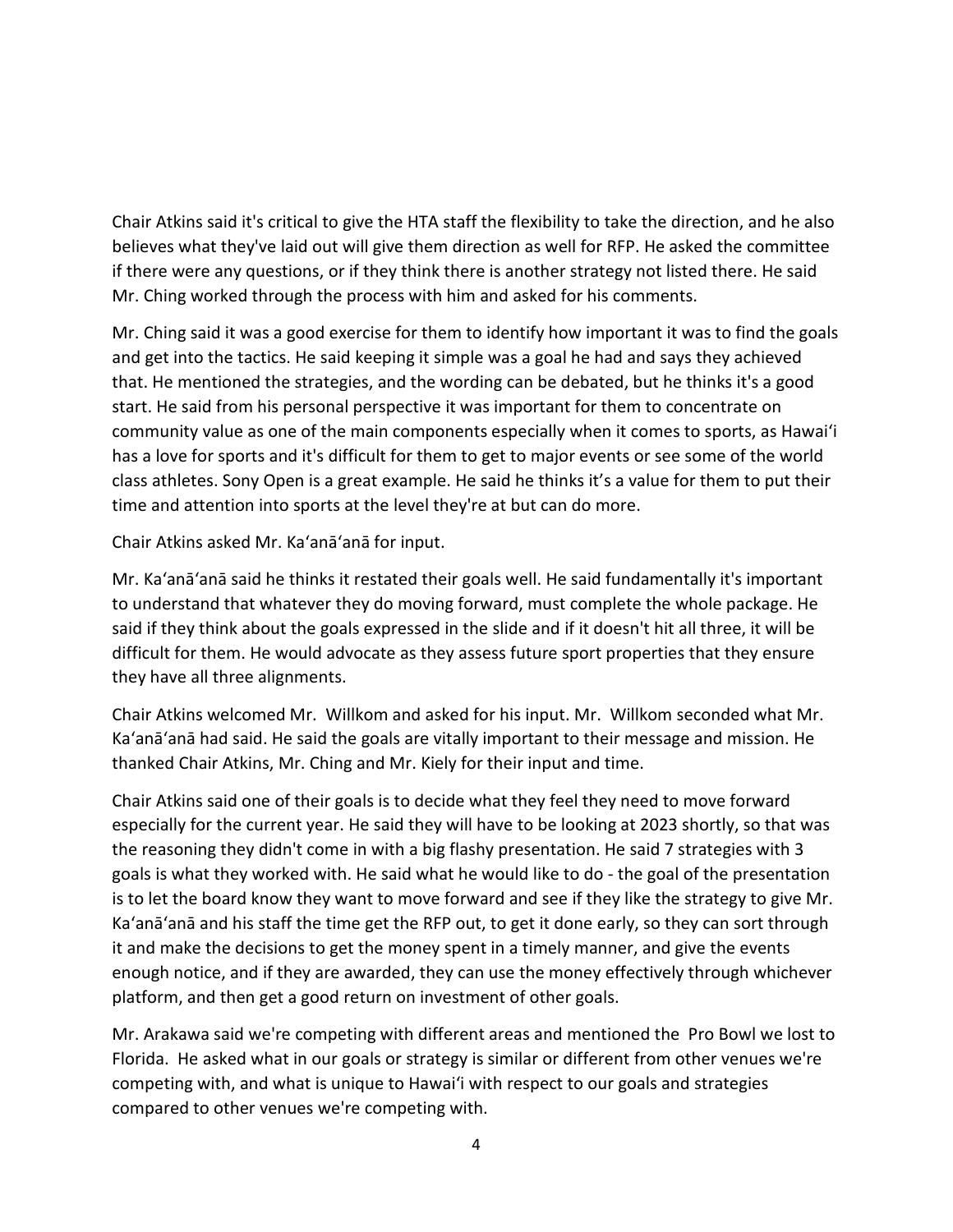Mr. Ching asked if his question is about goals or strategies, or both. Mr. Arakawa said it's about goals and strategies and asked if there are any other goals or strategies they should consider.

Mr. Ching said one thing they talked about at length was the third goal of economics and how some of the events are rich in value but may not always be measured in lots of dollars but have great community benefit. He said it's a different way of not just seeing dollars, but for the holistic approach it was important that the economics was called out. He said they had discussions on that verbiage whether it should be something more encompassing of value versus economics, but they felt there were a lot of stakeholders, and the economic word seems to be of higher value to some organizations, so they wanted to make sure they covered that goal.

Mr. Kiely said relative to other destinations, they would they have the same goals, and in many instances the primary goal would be to focus on economic return on investment. He said what makes Hawaiʻi different and better, is the brand imaging that the events will create and also the community benefits. He said when he did work in other destinations it was all about economics. He said with regards to strategies they will have similar strategies, but the ones they outlined are related to Hawaiʻi which is the most important thing. He said once they get into the next step in the process, tactics, that's where they will develop action plans that will separate Hawaiʻi from other countries. He said as the tactical plan rolls out, the answers will become clearer to the good questions.

Mr. Arakawa thanked him for the great answer.

Chair Atkins said other destinations marketing budgets, in regard to sports, is beyond what they have in their \$1.5 million and they had decided they could not fund Pro Bowl anymore as it was not a good ROI. He said they would have kept coming however, as the players loved coming, which is the difference. He said the money is the big one, but the difference is what Mr. Kiely mentioned. He said on their agenda they have the Dodgers and the Clippers visiting and he said they might have put feelers out, but the Clippers came to Hawaiʻi and liked it, regardless of whether Hawaiʻi could afford it or not (he mentioned that was for another agenda item). He said having the Clippers was a challenge with the current budget. He said he feels it's right not just to go after the bottom-line dollar. He said ROI is very important as well and is hoping the teams that visited Hawaiʻi, and enjoyed it, will come back.

Ms. Menor-McNamara asked Mr. Kiely what ROI looked like, and if there is a formula where they measure community or economic benefit and other aspects of the strategy.

Mr. Kiely said each organization will have different metrics that they measure. He said in the area of events they're talking about; he thinks the minimum return they want to look at is 10:1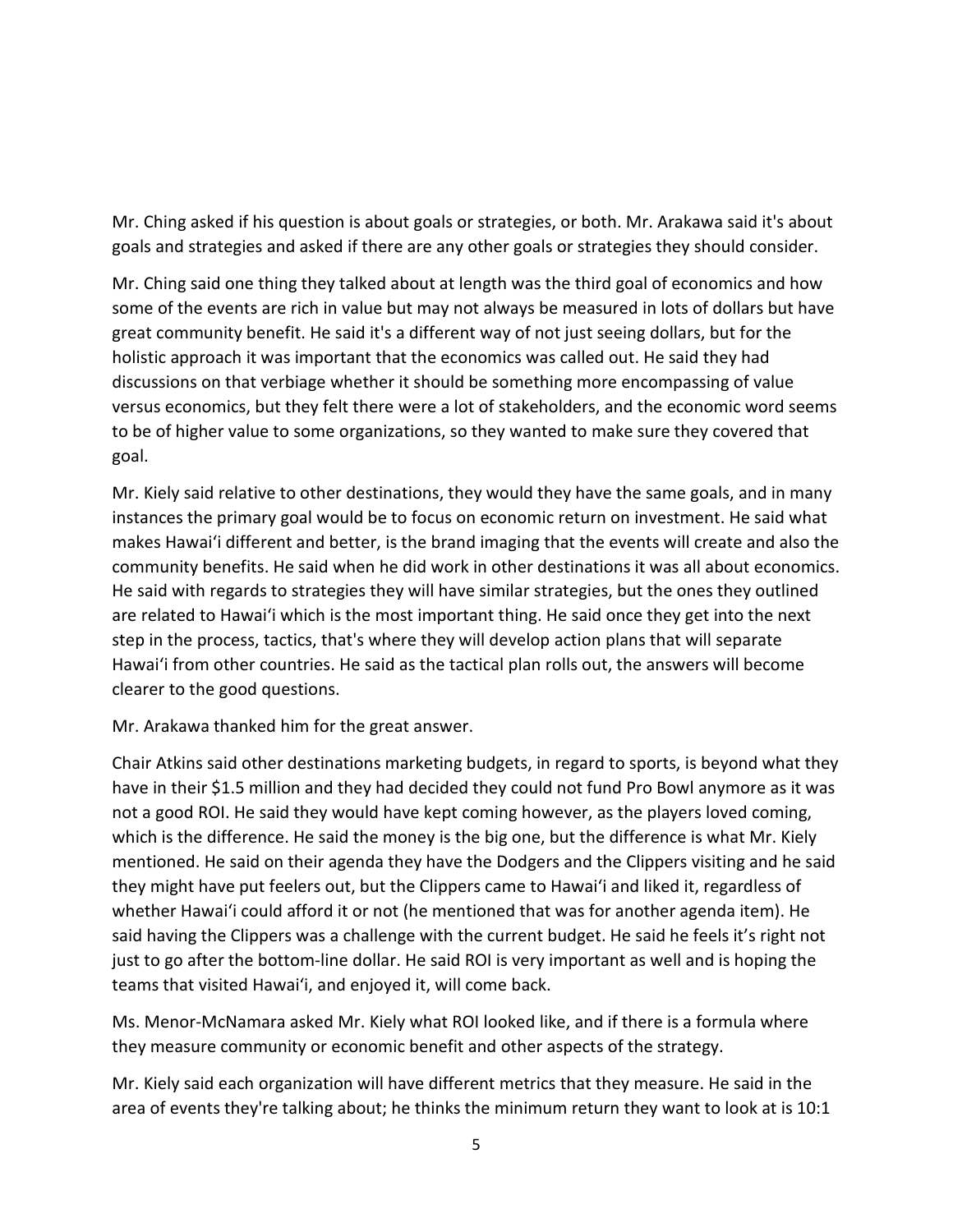or 20:1 benefit above and beyond the dollar spent. He said it's hard to evaluate the value of community benefits, and many other respects, but said the community benefits will be harder to put a value on.

Mr. Ka'anā'anā said they also conducted studies through YouGov where they survey residents and visitors who attended the event, and they ask questions whether HTA should continue to sponsor the event and other questions. He said Ms. Anderson is working with Ms. Chun to renew the contract to do those evaluations that are specific to them as a third party, so they get data on the ROI on each event.

Chair Atkins said, when looking at the third goal, and questioned how much it helped with branding or community as they have to go to the legislature every year to ask for money so they can fund the programs. He said in the RFP all three need an ROI, and if they don't touch on all then one of them must be through the roof for them to consider it.

Ms. Menor-McNamara asked if the Mālama campaign is something that's going to be incorporated in the proposals.

Mr. Ka'anā'anā said they haven't put together the RFP yet but the conversation at the meeting will help them do this. He said they can include it in the requirements in the RFP for the sporting events. He also said often times when they're given media space, they will use the current Mālama campaign to fill the assets they're given as part of the deal.

Chair Atkins referred to the PGA program and said there were a number of golfers, and they did various things on the island. He said they want the players to get into the community and a few players to get out and showcase the image of Hawaiʻi as they have lot of followers on social media. He said they need to ensure all three goals have a return on investment.

Mr. Ka'anā'anā asked Mr. Talwar to share the most recent PGA coverage as it will be helpful to illustrate that.

Chair Atkins said the PGA hit all three goals, but Mr. Talwar could show the coverage if they thought it would help.

Mr. Talwar said it was worth noting that it was a contract the HTA had with the PGA Tour, and he believed they've had it for about 18 years. He said they've been able to work with the tour as Chair Atkins mentioned in a lot of ways for community support. He said their corporate giving on an annual basis is more than what they pay them to have the events hosted in Hawaiʻi, and on top of that they have the media value which is great. He said what they've been able to do is work with the tour, and they've been great at finding the rising stars. He said they share experiences with them that are on brand message which has evolved over the last 18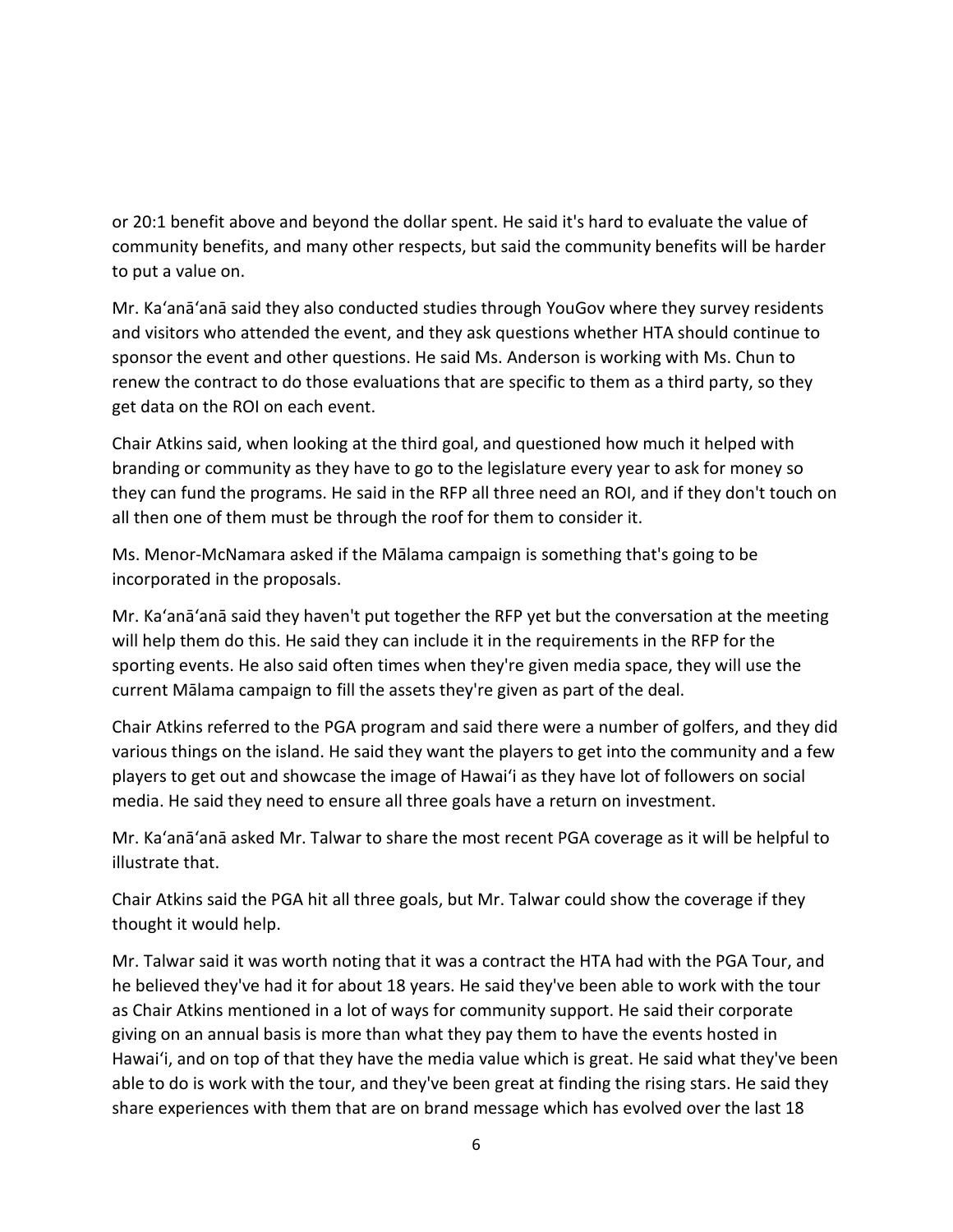years. He said earlier that month in Maui, at the Sentry Tournament of Champions they'd worked with the tour to get the players to bring the Mālama Hawaiʻi to life. He showed a short clip of what they aired.

Mr. Ka'anā'anā reiterated how they can incorporate those messages and how they can start to educate through that.

Mr. Arakawa mentioned the bullets under goals and strategy and suggested that a parenthesis after that includes emerging sports, not standard sports, that young people would like to do in Hawaiʻi.

Mr. Kiely said it was very insightful and encouraged that to go to the tactics section.

### **B. 2022 Community Enrichment Program Sports Awardee Update**

Chair Atkins said they'll go over their CEP programs as they cover a lot of those categories, and that year is a little different. He said in the past there were two tiers in sports, as they had encumbered monies and they had to get the CEP programs out, with HTA rollover money. He asked Mr. Ka'anā'anā to brief them on what were the level sports. He also mentioned the discussion between him and Mr. Ka'anā'anā - even if they kept the other one in CEP next year, that's for future discussions, but there needs to be in the two tiers that they're looking at, the ones that are more money intensive, with more ask and those are the ones that can go into a signature event, and they will be looked at in RFP.

Chair Atkins confirmed that with RFP anyone can come up with a proposal, and that's the time for them to find out if there's any exciting new things that meet their goals and strategies, which may start out as a second tier but has the potential of being first tier. He said it's not only as well as they do it, but how they help and support them through HTA and HVCB and grow them into a signature event. He asked if Mr. Ka'anā'anā had anything to add.

Mr. Ka'anā'anā moved onto the CEP update. He said HTA partnered with HVCB to implement the Community Enrichment Program. He said RFP was issued back in September and the proposals were received November 5th, then went through the evaluation committees.

He shared an update of the sports events that were funded through CEP. He spoke about the surfing & SUP events that were funded, as well as the fishing events. He said these events were distributed across the state on all islands. The slide showed the award amounts Moloka'i Holokai (Stand Up Paddleboard Race) \$36,000; Moloka'i 2 ʻOahu Paddleboard World Championships \$40,000; Kauai & 'Oahu Boogie Boarding Events \$15,000; Duke's Oceanfest \$55,000; Hawaiʻi Adaptive Surfing Championships \$40,000; Total \$186,000.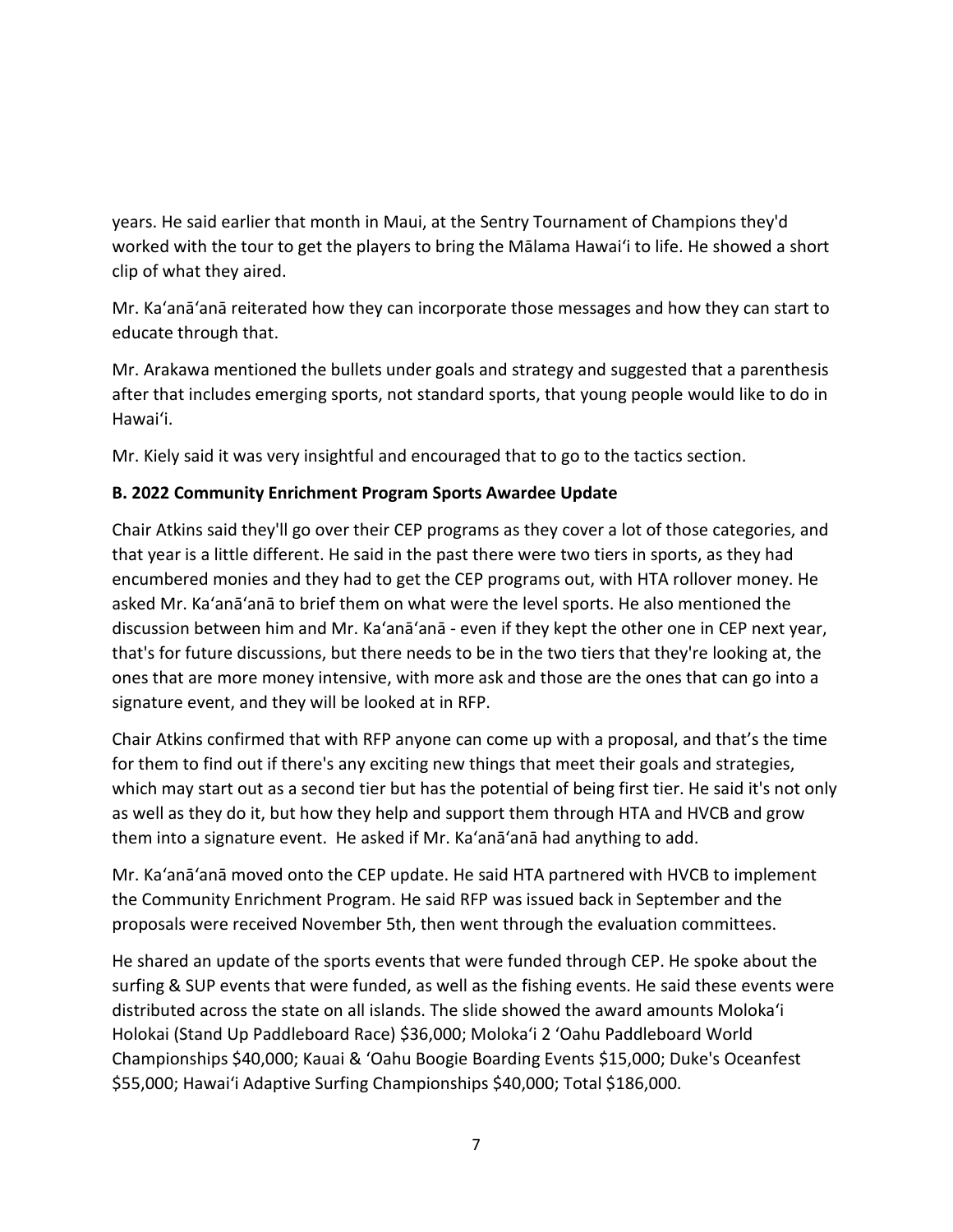He mentioned the long-standing event, Duke's Oceanfest that has been in their previously named signature events category, but because of all the changes that happened the previous year, they had to re-work the program, and signature events got rolled into the Community Enrichment program. He spoke about the canoe paddling races that are included, as well as marathon events. He said those are the Hawaiʻi authentic events, some are unique to Hawaiʻi and should be hosted and supported from Hawaiʻi. He mentioned Rodeo and football programs that are also funded out through CEP.

Mr. Kimura asked if those are outside the \$1.5 and Mr. Ka'anā'anā confirmed they've already been funded. Chair Atkins confirmed they were funded with the rollover HTA money at the end of the previous year.

Mr. Ka'anā'anā said those events all occur in calendar year 2022.

Mr. Casson-Fisher confirmed there were no questions from the public.

Chair Atkins asked for clarity on the RFP process and who participates in the process and asked if they make a final selection then it goes to award.

Mr. Ka'anā'anā said staff begin to draft an RFP and all the requirements, then select an evaluation committee, then the evaluation committee is brought in to assess what the staff drafted of the RFP and make amendments to the RFP itself. He said once the evaluation committee approves the RFP draft then it's issued on the state procurement website as well as the timeframe needed, then the applications are received, reviewed, vetted, and made sure to meet the minimum requirements. He said if any are deemed not to meet the requirements or received late, those are denied, then the committee takes into consideration the proposals that met the requirements, then make their award recommendations. He said if they're approved, award notices are posted. He said after that, they go through a protest period, and if that period is cleared, they move forward with contracting, announcements of contracting via HANDS (Hawaii Awards and Notices Data System), then issues notice to proceed.

Chair Atkins asked if the evaluation committee is HTA staff and Mr. Ka'anā'anā confirmed.

Chair Atkins asked once it goes to the review of the RFP's, who sits on that committee and Mr. Ka'anā'anā said the evaluation committee members are selected by staff and approved by the HOPA (the Head of the Purchasing Agency). Chair Atkins asked if anyone from the board or the public would be on the RFP selection and Mr. Ka'anā'anā said that it would need to be decided if it's the boards desire to give guidance, but he is happy to accept guidance. Chair Atkins reiterated that someone, such as Mr. Willkom should be on, as he has strong sport experience.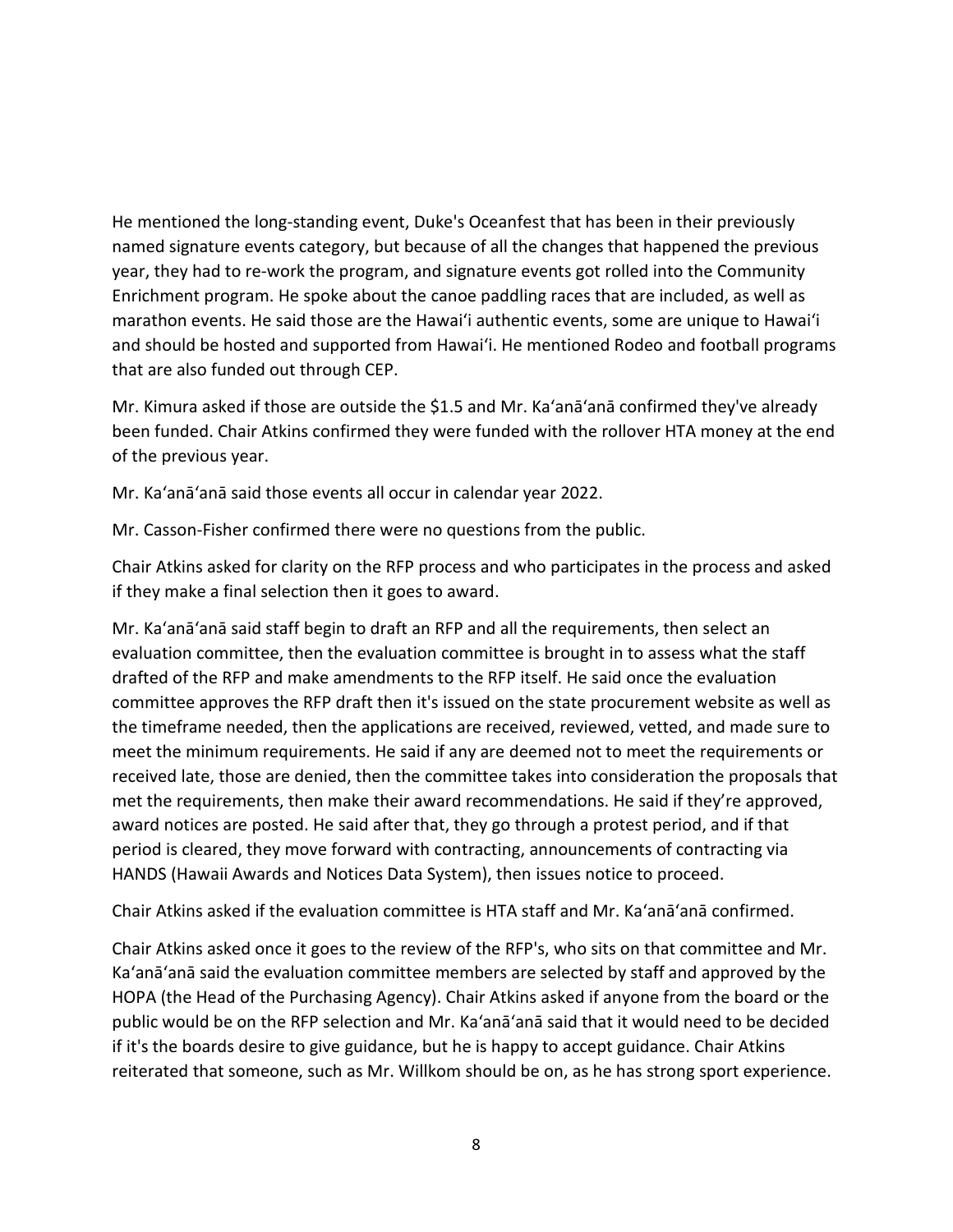Mr. Ka'anā'anā gave more clarity and said statute requires a minimum of three HTA staff to be on the evaluation committee and then they would invite other members of the community and industry who have subject matter expertise to serve on the evaluation committee.

Chair Atkins made a motion to recommend to the board the goals and strategies that Mr. Kiely laid out, that gives them the flexibility to have staff move forward on creating the RFP that can go out to the public. Mr. Rafter gave a motion, Mr. Ching seconded. He asked Mr. Casson-Fisher to do a roll call and the motion was unanimously approved.

Mr. Casson-Fisher mentioned a question in the Q & A - is Hula such as Merrie Monarch included under CEP. Mr. Ka'anā'anā said it can fit under that and they have funded Hula events under CEP before, depending on the kind of program, and depending on if it's an event or program that goes over several months, and depending on what format it takes, it could apply to various funds under HTA.

# **C. Presentation & Discussion on a Potential Opportunity with the LA Clippers**

### **D. Presentation & Discussion on a Potential Opportunity with the LA Dodgers**

Chair Atkins went through the two combined proposals and said they must look at the goals and strategies they to see how they fit with the Clippers. He said it's not something he recommends for passage today; he said they're just reviewing it to see if it's something that they could go back and recommend to them to go through RFP. He said this doesn't happen within the fiscal year, ending June 30th, but is something that would happen in 2022/2023 fiscal year. He reiterated what Mr. Arakawa asked - having people ask them to present, and he says out of courtesy and respect they should take a look at them and see how they stack up with goals and strategies.

Ms. Kimura asked if this is proprietary information that competitors could possibly see, and then steal to get a competitive advantage. She reiterated that they're on Zoom and anyone can see the information.

Mr. Ching didn't' know the answer so requested that someone else answer. Mr. Kiely said if he is with the LA Clippers or LA Dodgers or any sports team, this kind of proposal usually gets sent out to 20 different destinations, so it's not proprietary in terms of it being unique, and it's commonplace.

Mr. Ka'anā'anā said it is the staff, HVCB and sub-contractors' assessment of what they've proposed to them.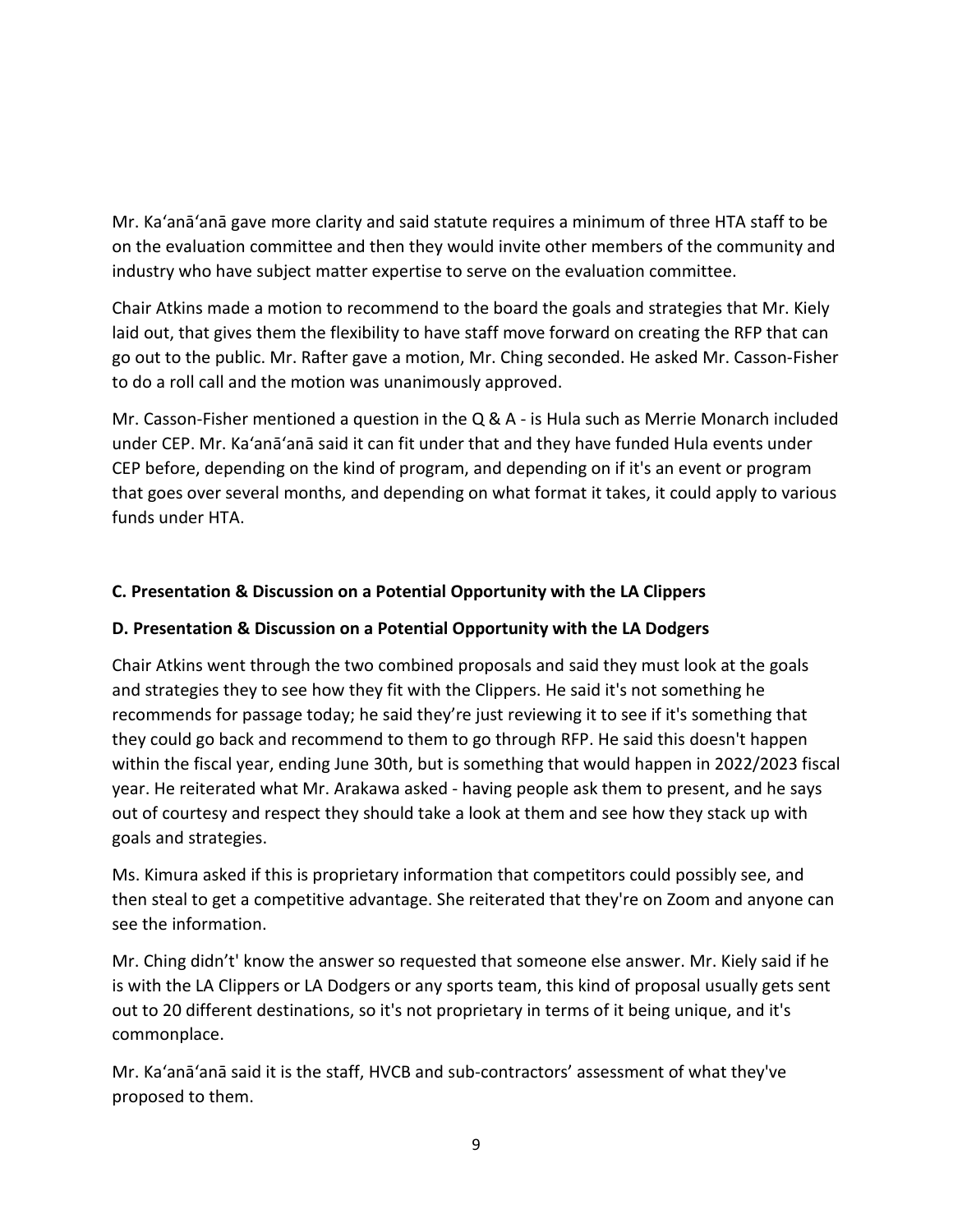Chair Atkins asked Mr. Talwar to go ahead and present both proposals and then discuss them.

Mr. Talwar said they have worked with the Clippers before in Hawaiʻi, and the Dodgers is a new proposal, but they have not negotiated and it's what they have presented to them for a foot in the door, so there is room for participation to make decisions. He said how they look at the proposals is considering the Event Evaluation Criteria - Media value, Community Involvement and Economic Impact.

He said what they've done to date is look at that from their area of expertise which is media value, and the committee needs to look at the opportunities, particularly in the community involvement area to ascertain how they would value the community benefit for these. He said the economic impact can be looked at with a math exercise.

He said the Dodgers have asked for \$2.2 million over three years, starting at \$700,000 a year, escalating each year. He said they looked at the proposal they sent them, and without negotiation it doesn't have all the details they need on every element of the plan, but what they can look at and judge in terms of media value fits there. He said it's more about brand awareness in terms of the media opportunities they present. He said if they were a destination not on the map and weren't being considered but needed people to be more aware of them as a name, those opportunities fit better for the others than they do for them, adding a new dimension to the brand and changing perceptions of how to visit their home. He said it's a much more complicated messaging strategy they have in place than what the opportunities allow them to do.

He mentioned the audience the Dodgers have - there is some overlay with the Hawaiʻi target audience and the Hawaiʻi mindful traveler, but he said the real challenge was it doesn't allow them to present the messaging they need to share with future visitors to educate and shape their behavior when on their islands. He said the opportunity for the communities is to have a clinic for the Kids Clinic and a Meet & Greet with two current or former players, coaches or executives, and HTA would be responsible to cover those travel and accommodation costs. He mentioned the economic impact in the destination, since it would be done in Los Angeles at the stadium, is negligible, as they would pay for anyone from the Dodgers to go to Hawaiʻi.

Mr. Ka'anā'anā mentioned a concern he had with the proposal at present: the tier at participation gets watered down quickly, and said they've set it up as if not, then what? And then keep moving through the tiers. He said he had issues with the proposal drafted.

Chair Atkins asked if it's a Dodger Day with Hawaiʻi in the stadium and Mr. Talwar confirmed that. Chair Atkins asked what coverage Hawaiʻi would get during one game. Mr. Talwar said there would be other opportunities for messaging within the game, on the stadium, within the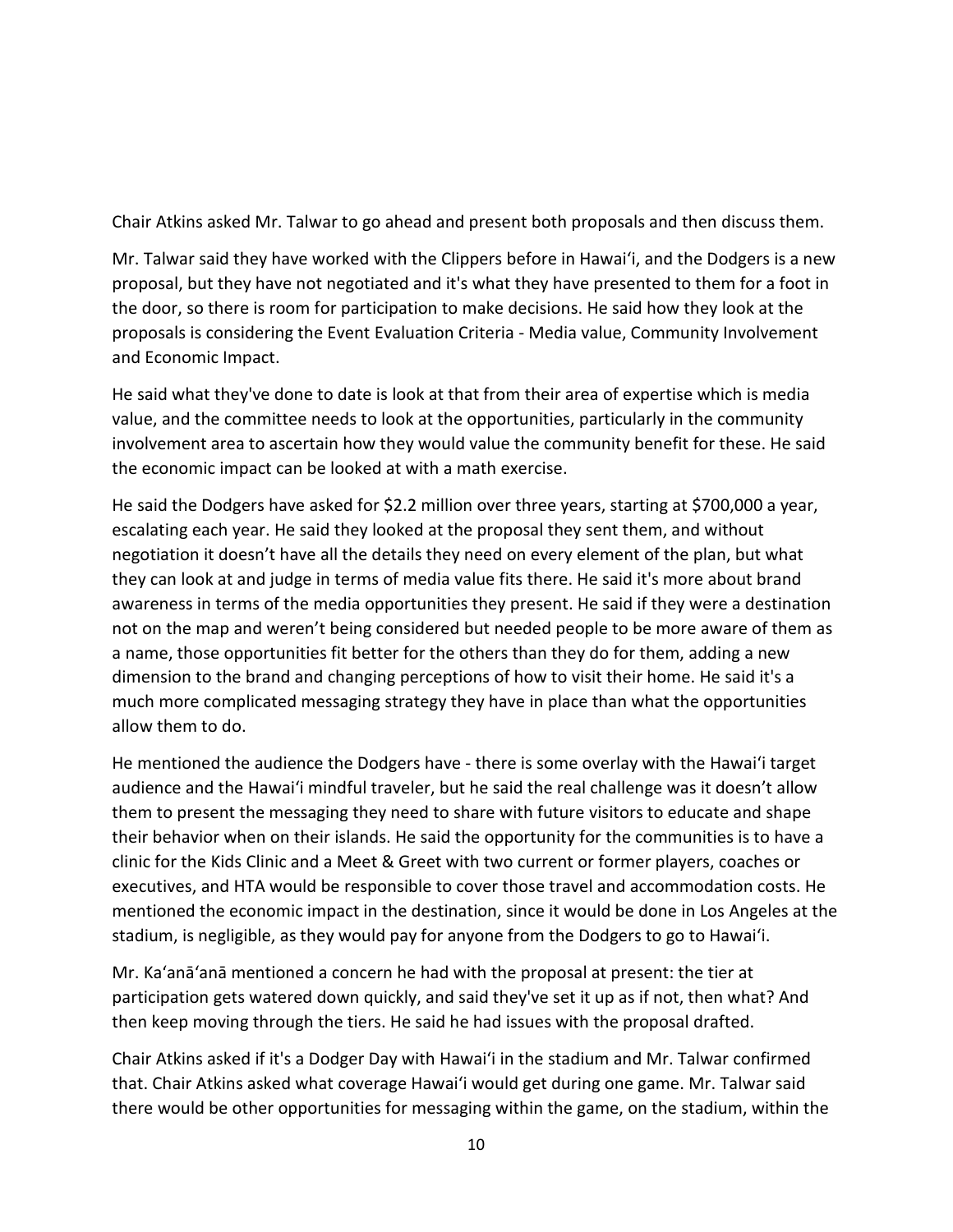stadium, but said the challenge is it doesn't give them the opportunity to talk about Mālama Hawaiʻi messaging but would be more logo placement type messaging.

Chair Atkins said his concern is the community where they have the option to bring current or former players, coaches or executives. He said they got burnt with LA Rams. He reiterated that he doesn't see a community benefit that's not locked in. He said looking at the three goals, before getting to strategy, they have to go back to the drawing board, as he said it doesn't meet their goals.

Mr. Talwar mentioned the Clippers and said they've been there before, and he started with the media pillar. He said it's a similar challenge with the messaging opportunities in their proposal. He said they're not a simple awareness issues but are a brand perception changing challenge and adding a new dimension to a brand as well-known as theirs takes time, focus and consistency of message. He said they didn't see that opportunity with what they proposed. He said they haven't negotiated with them. He said LA is a great market, so there is overlap and alignment with their target audience, but the challenges remain the same. He said what they're able to value in their proposal from the media falls short of the \$725,000 that they're asking for.

He mentioned the community pillar - different to what the Dodgers proposed. He said there was one or two pre-season games played on O'ahu, a training camp week for the community and they'd also invested in the community with a computer lab. He said there would also be economic impact with the team and crew coming out and they'll need to add a judgement factor on how many fans would come out. He said he would leave it to the committee to decide on the community benefit and judgement on economic impact.

Chair Atkins asked how many years they had the Clippers and Mr. Ka'anā'anā said he would look into it. Chair Atkins asked if they have ROI on it and how much it cost to put a computer lab in a school. Mr. Ka'anā'anā said he can pull the final contract evaluation in the prior agreement and distribute to members.

Ms. Menor-McNamara said it would be good to see if it reached the target audience they wanted. Chair Atkins said they had two games, but one couldn't come so they had an international team which wasn't well received, but he can't remember looking at the ROI on everything, so said it would be good to have the information.

Mr. Rafter asked if anyone watches pre-season games and Chair Atkins said that's what they need to find out, but he said this is the start, and if the committee doesn't want to go beyond that, then they'll let the board know. He said it won't be worthwhile but reiterated it's hard to judge without having previous data.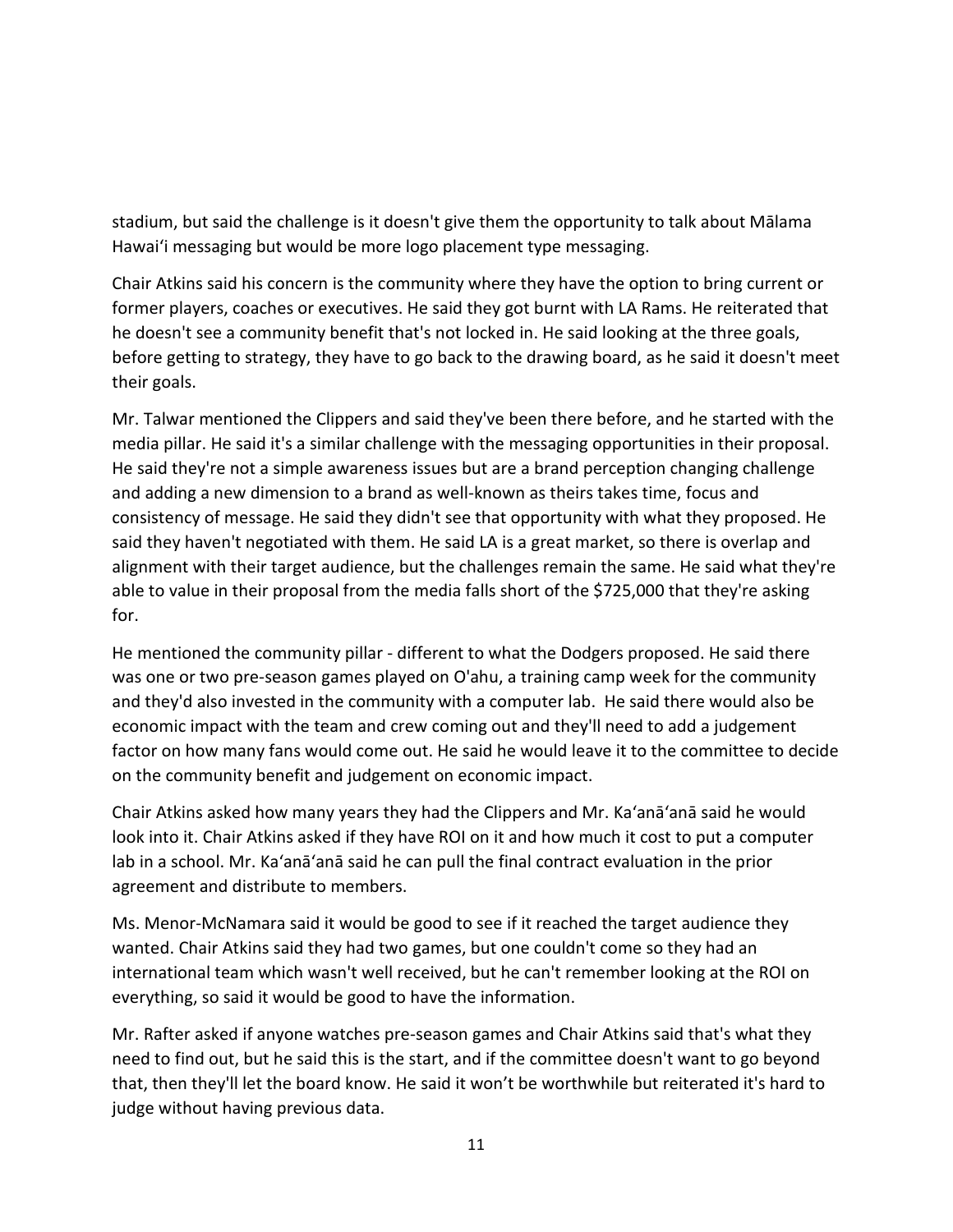He said Mr. Rafter's question on viewership was a good question and they need to find the information. Mr. Rafter said with the Clippers it's easier to pull the information as they don't have information from the Dodgers. Chair Atkins mentioned Mr. Kiely's suggestion in that if it doesn't meet their criteria for \$725,000 package, they could reply and reiterate what they can spend and bring out some of the top players for community service on a good social media package for Hawaiʻi, get together with HVCB and do as they do with the golfers, at a reduced budget. He reiterated the locals love sport and tickets sell out quickly so said they should be more creative.

Mr. Ka'anā'anā said he had 2018 numbers - ROI for Clippers resulted in 6,911 for estimated attendance, 329 of that was continental U.S and overseas visitors to Hawaiʻi. He said the direct expenditure into Hawaiʻi as a result of the 2018 was \$821,065 - 75% of attendees likely to recommend the L.A. Clippers Hawaiʻi Classic on a 10-point scale, 72% of residents believed it was somewhat or very important to HTA to host the L.A Clippers Hawaiʻi Classic in any given year, and 76% of residents agreed that they were likely to return to a future L.A. Clippers game in Hawaiʻi. He said he would distribute the information and will get the 2019 ROI as well.

Mr. Arakawa mentioned Chair Atkins idea about bringing athletes from those teams to Hawaiʻi to do clinics and said it was a good idea, but said one thing they could do is make it a requirement of the contract to participate with their Mālama partners in their Mālama programs relating to regenerative tourism to the extent they can share that with the star athletes in the media around the world to help the brand and promote the Mālama program focus.

Mr. Ching said something is better than nothing, but in this case, there is much more to unearth, but having a game speaks to the community component. He said growing up in Hawaiʻi, a preseason game was as good as a regular game. He said they should build on Mr. Rafters question - if people watch pre-season games. He said he didn't know the answer, but basketball is also an interesting sport season to watch. He said they don't have a venue big enough for baseball and football, and basketball is maybe the only team sport outside of golf that they can have an NBA tier visit there, so said basketball is an option to put forward.

Chair Atkins asked the committee if it's okay for him, Mr. Ching and Mr. Talwar to talk to the people putting forward the proposals, with Mr. Willkom, and give them their concerns to help them recraft something on their side, and if they can do that, they can apply for the RFP. Chair Atkins reiterated they can't do anything prior to the RFP, as that's the way it goes with ARPA there is no sole sourcing. He said they can give an update to the board and let them know they'll do as such. He says Dodgers is a long shot and doesn't want to waste anyone's time on that. He said the Clippers might want to scale it down. He said it's only fair to let someone put a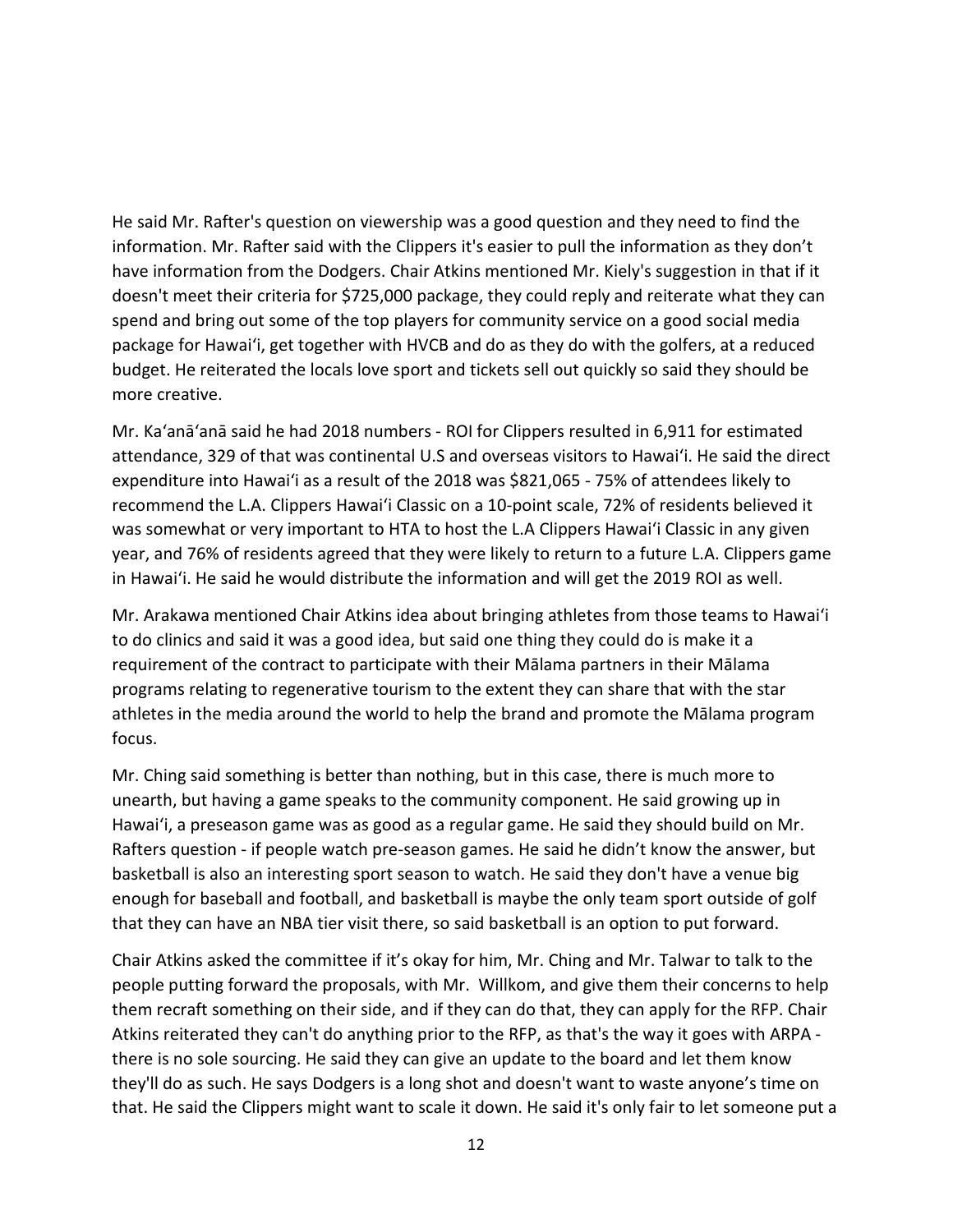proposal forward if the goals of the committee are understood and said it's up to the committee.

Mr. Kinkley said he sees a potential lurking procurement problem if other than passively receiving this from the teams, start having private meetings with them, it sounds like they're being coached on how to best respond to an RFP in the future.

Chair Atkins asked if he suggests that they tell them they're unable to move forward on it, and they'll get the criteria when the RFP comes out, and asked Mr. Kinkley if they must wait until that time.

Mr. Kinkley said it would be less efficient than what they were originally proposing, but it's clearer legally and the committee agreed.

Chair Atkins said his recommendation to the board on the two programs is that they'll need to go through the RFP process that will be coming out later in February**.** 

# **4. Update on HVCB & OMD/Socratic's Progress on the Hawaiʻi Visitor Segmentation Research Study for GoHawaii.com**

Chair Atkins said a study came in and HVCB is reviewing it and there is one other component before bringing it to the committee - they have a questionnaire going out to the HVCB members -a form asking what they like about the current website and what they don't like. He said he didn't want to get into a presentation without having 100% of the components ready so HVCB could give them a presentation. He said they feel if they can get the information out and back, they can have a presentation the following month.

# **5. Presentation, Discussion and/or Action on Approval to Solicit a Consultant Related to the Hawai'i Smart Destination Initiative**

Mr. Ka'anā'anā said they're requesting the board to support them procuring a consultant with the intention to make sure they can understand the landscape they have and articulate and formulate the vision they have for Smart Destination Hawaiʻi, in terms of the digital infrastructure, and the same consultant would have to have the technical skills and experience to help them build a solid RFP.

He spoke about the slide regarding the program that is on hold for \$10 million. Mr. De Fries said the visual speaks for itself and said in the board meetings they've had various descriptions on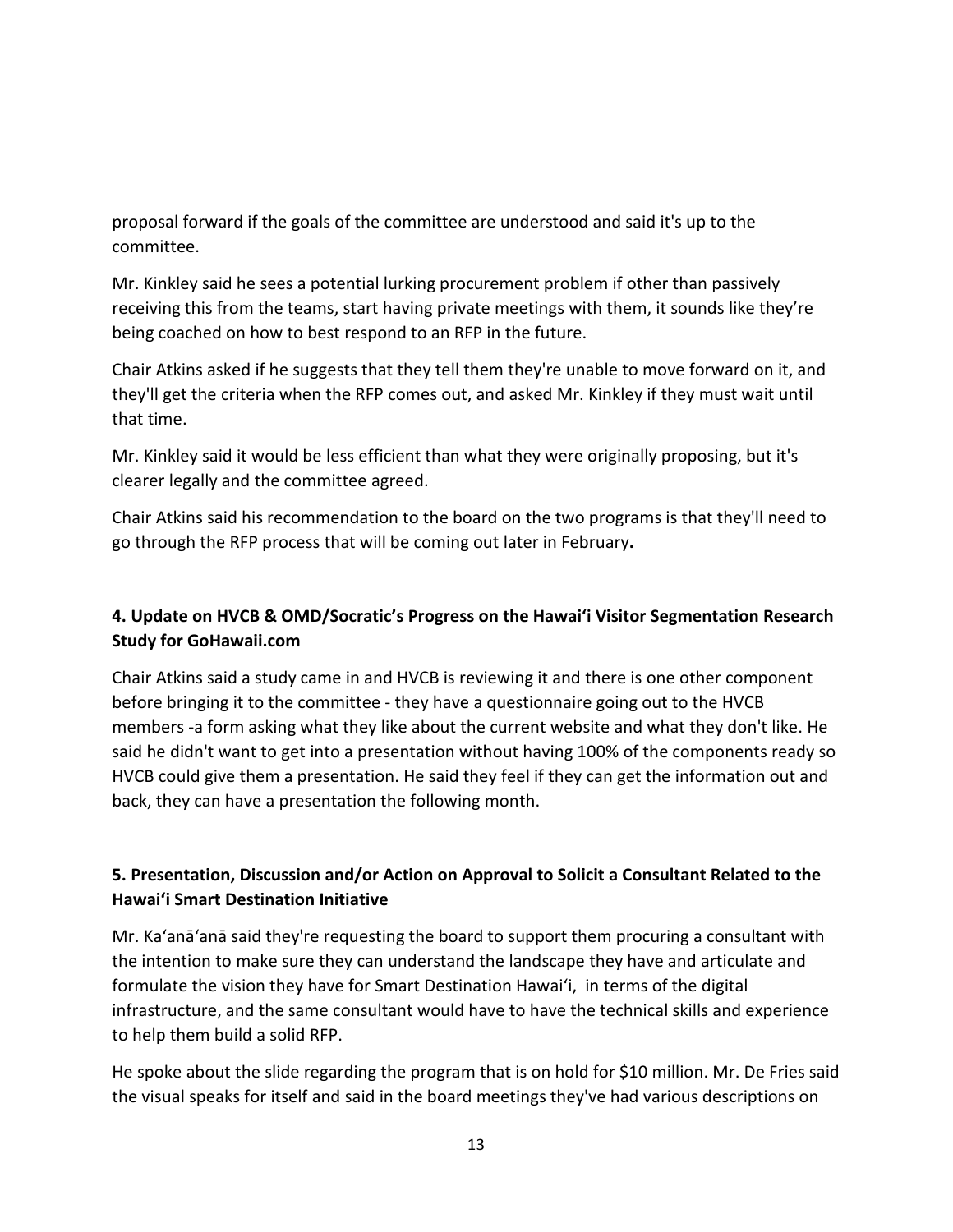what it would look like and should consider it a starting point with some of the key components that will be addressed. He said some people with understanding on technology is not enough to provide the kind of detail and insight into the technological advancements.

Mr. Ka'anā'anā spoke about the slide showing the vision of Smart Destination Hawaiʻi . He said the consultant they want to bring on needs to have the technical expertise to help them, and the first step being the discovery phase - defining the scope and requirements they need, understanding the landscape they have and the tools and assets they have at their disposal, as well as helping them conduct stakeholder outreach so they can learn and listen.

He then spoke about the next step, design - how do they map out Smart Destination Hawaiʻi, taking it back to the board, then the final step being putting together the procurement, helping them to write the procurement, making sure they had all the right technical aspects that they need to include and to make sure they haven't missed anything.

There were no questions from the panelists or public. Chair Atkins asked Mr. Ka'anā'anā if they are looking for funding for exploratory on the whole concept and not just to craft an RFP, to see if it's realistic to move forward.

Mr. Ka'anā'anā said yes and that it's an intermediate step. He said they just need someone with technical expertise to help them understand what assets they already have, what they still need, and do the community stakeholder outreach, then put that into a plan to help them draft an RFP.

Chair Atkins asked what the amount is for the funds they're requesting. Mr. Ka'anā'anā said they don't have an amount, and said he is sensitive to that topic because of the boards feedback in prior meetings. He said he hasn't proposed an amount.

Chair Atkins said he would ask Mr. Kinkley because of the sensitivity, if they need to go into an executive session to talk about it the following day. He said he is not sure how the board can move forward and write a check to go ahead.

Mr. Kinkley said that with all the assumptions behind the question, the executive session is the only way to go forward for the one question.

Chair Atkins asked Mr. Ka'anā'anā if he wants to explain it the following day in the session and Mr. Ka'anā'anā said he would. Chair Atkins said if the board wants to move forward, they will go into an executive discussion prior to that for the amount to be clarified. Mr. Ka'anā'anā deferred to Greg but said his understanding is that if it were not noted with the asterisk on the agenda, they would not be able to enter into an executive session the following day.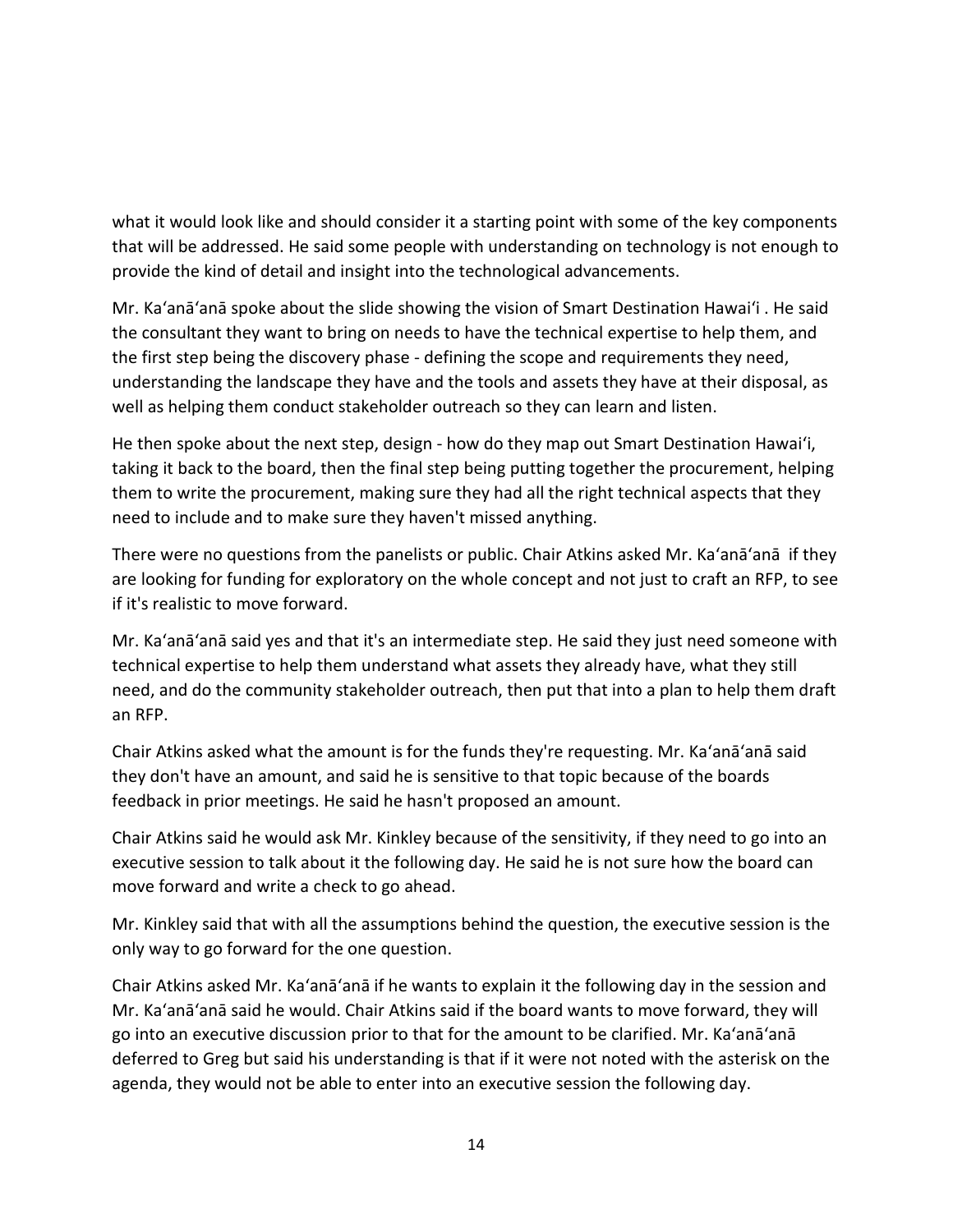Mr. Kinkley said he wanted to ask if anyone knows if they're expecting two thirds of the people entitled to vote at the meeting, as they'll need to amend the agenda and they'll need that to put it to an executive session. He said they can do it at any time before.

Chair Atkins said he would need to check who agreed to the next day's session. Mr. Rafter said he thought they had two thirds and said it's eight people.

Chair Atkins asked Mr. Ka'anā'anā if he wants to move on the meeting and he said it's their preference. He said in order for them to go back to the board, the committee asked them for a detailed plan and implementation of the Smart Destination Hawaiʻi program. He said the original ask was that they don't have the expertise or technical skills to put it together, but they do have a broad vision where they want to go, so they need the expertise and help to formulate the plan and take it back to the committee.

Chair Atkins said that in the presentation the next day he will ask Mr. Ka'anā'anā to review it and if they have quorum then it's good. He asked Mr. Kinkley if any legislators or tourism chairs are on Zoom, as he would like them to go to the executive session.

Mr. Kinkley said if Chair Atkins announced at the time that he is making a motion, and he has a rationale for it, that is legal. Mr. Kinkley said it's Chair Atkins judgement call, but the actual judgement is whether their presence is necessary to make a decision. Chair Atkins asked if they did that, they would ask them to confirm if they wanted to join or not and whether they're by themselves. Mr. Kinkley agreed that be correct, but also mentioned that it's important that the person who is running the meeting has prepared a device to sustain an executive session, separate from the Zoom link they have. Chair Atkins said there would not be a video, but Mr. Kinkley said that part of the meeting they should have video, but it would have to be a separate connection, not to the public.

Ms. Kimura suggested they can have a breakout room and only the people invited can go in there.

Mr. Ka'anā'anā said in a webinar format, the breakout rooms don't work, but they have done breakouts before something, but he'll check with Mr. Casson-Fisher and Mr. Regan to provide the necessary links to do the executive session if the board determines they would like to do so.

Chair Atkins said there is no motion needed on that and no further discussion.

# **6. Presentation, Discussion and/or Action on HTUSA's Brand Marketing and Management Plan for January to June 2022**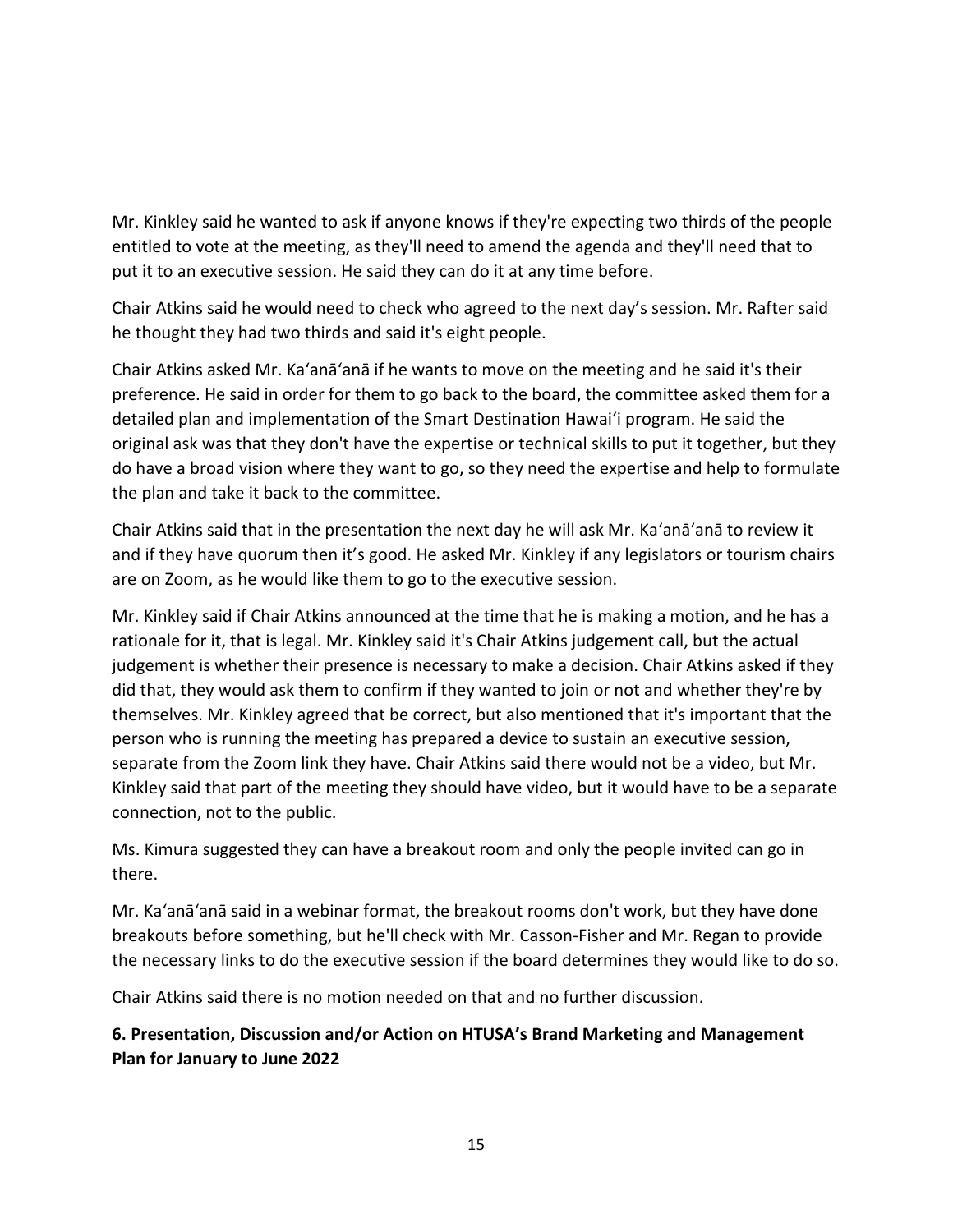Chair Atkins said they've been given the contract up to another six months and Mr. Talwar will present the plan.

Mr. Ka'anā'anā said it's important to note the circumstances that Chair Atkins started to mention regarding the six-month extension of their previous contract which means a late start, so the timeline and cycle they'd usually use in anticipation of the next calendar year has been disrupted. He said it's also a 25% reduction in the budget for the six-month BMMP. He turned it over to Mr. Talwar.

Mr. Talwar reiterated what Mr. Ka'anā'anā said about the first six-month annual plan for Hawaiʻi Tourism United States, and said they are a little concerned given the timeline that they've been working with. He said they were able to work with the PGA Tour to help fill in the first two months with more media weight than they had done in the past in that period and using the Mālama Hawaiʻi messaging as conveyed by the PGA Tour professionals, has given them the media weight in that period. He said they also worked with their -media team to get stories placed to help with that.

He spoke about the agenda - market analysis, target audience, how they align with destination management and regenerative tourism, what the campaigns are that get them there. He said they also include a highlight on public relations, travel trade and the PGA Tour, and said they will close with the budget.

He said in terms of the market analysis, looking back at 2019 and the most recent data for 2021 which is November, in 2019 U.S air arrivals represented about two thirds of total arrivals and two thirds of total expenditures. He said looking where they are in 2021, arrivals are down 7.2%, relative to 2019, but expenditures are up 2.9%. He said the visitors are down in count but yielding greater. He said 2019 was the peak, and they were at \$187/\$188 PPPD and they're up to \$197 PPPD. He said part of what's allowed the behavioral shift is they've been targeting the Hawaiʻi target traveler and Avid Traveler, which has been an evolving target as they get to understand what destination needs are and who they want to invite to visit.

He said they always looked at the yield of the visitors and they continue to see the U.S MMA traveler PPPD spending increase going upwards from year to year. He showed a chart reflecting various years and data. He said long term focus, consistent messaging allowing them to have the investment, coming out of the financial crisis, the HTA board and staff work with the legislature to maintain funding in that environment and said the chart reflects the results. He said looking forward, it's challenging but the positive side is the U.S economy is strong, and they're seeing continued demand growth for services and supplies.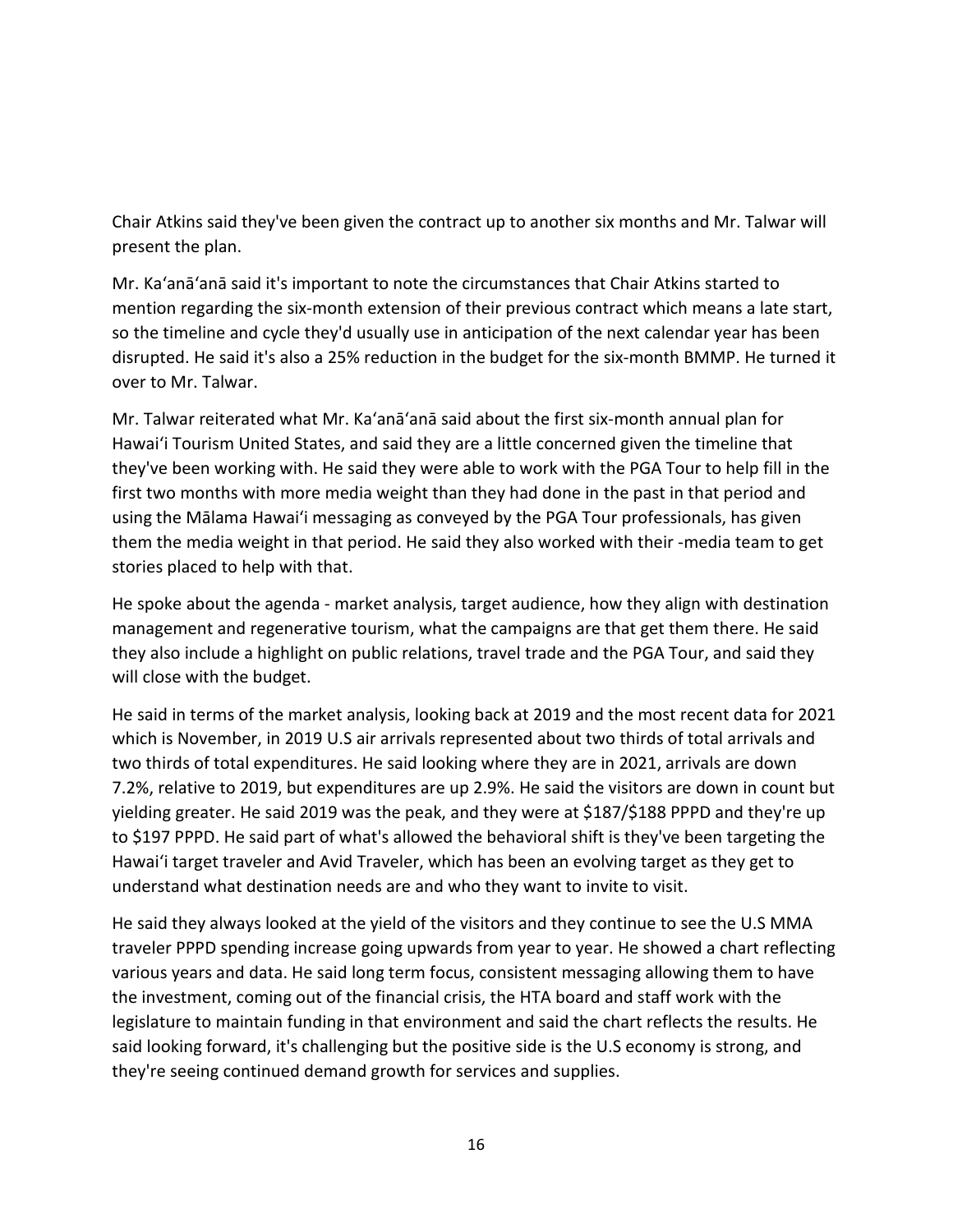He said what they're seeing in terms of prognostications by economists is by the second half of 2022, supply should catch up with demand and inflations will flatten out. He mentioned domestic leisure travel spending growth and recovery - by the second quarter to 92% of 2019, but back to 2019 levels by the end of the year, so solid growth based on that economic outlook.

He said The DBEDT Quarterly Tourism Forecast (as of January 2022) estimates the U.S market will contribute \$13.60 billion in total expenditures, 7.68 million arrivals comprising of 70.07 million visitor days.

He said the unknowns come along with regard to COVID - the Omicron variant has been challenging and slowed down visitation and may continue to do so further if booster requirement. He said that might slow down the recovery. He said if another variant comes, they may benefit if international destinations are seen as more challenging for their visitors from the domestic market.

He mentioned their target audience and said the Hawaiʻi traveler has evolved over the years, and for over a year they have been targeting the mindful Hawaiʻi target traveler - someone who selects destinations and chooses to help perpetuate the natural beauty and the unique culture of the places they visit. He said historically they've always spoken to them before they made a destination decision. He said they see an expanded role for marketing working within destination management and that's also to educate the visitors on appropriate behavior when visiting.

He said the post destination decision making messaging is something new for them. He said they also talk to Hawaiʻi residents about how they are inviting guests to visit and all the great things HTA is doing through DMAP and the other programs in place.

He showed a summary sheet on the target audience. He said the predestination decision messaging is focused on those who are open to embrace the spirit of Hawaiʻi, those who understand that tourism should exist to benefit the local community.

He mentioned the media channels that are also noted in the spreadsheet. He said they're able to look at them through a variety of filters - they work with OMD, the largest buyer of media globally, and in the United States. He said they have sophisticated tools that help them to do buys that focus their dollars on those they want to invite. He said they also look at different targets with the signals they give them on other data and information they're consuming. He said they can track that beyond demographics and look at their desired travel experience based on what they're going for on the internet, through social and search. He said they also look at personality traits and their value system as they target those who would fit within their target.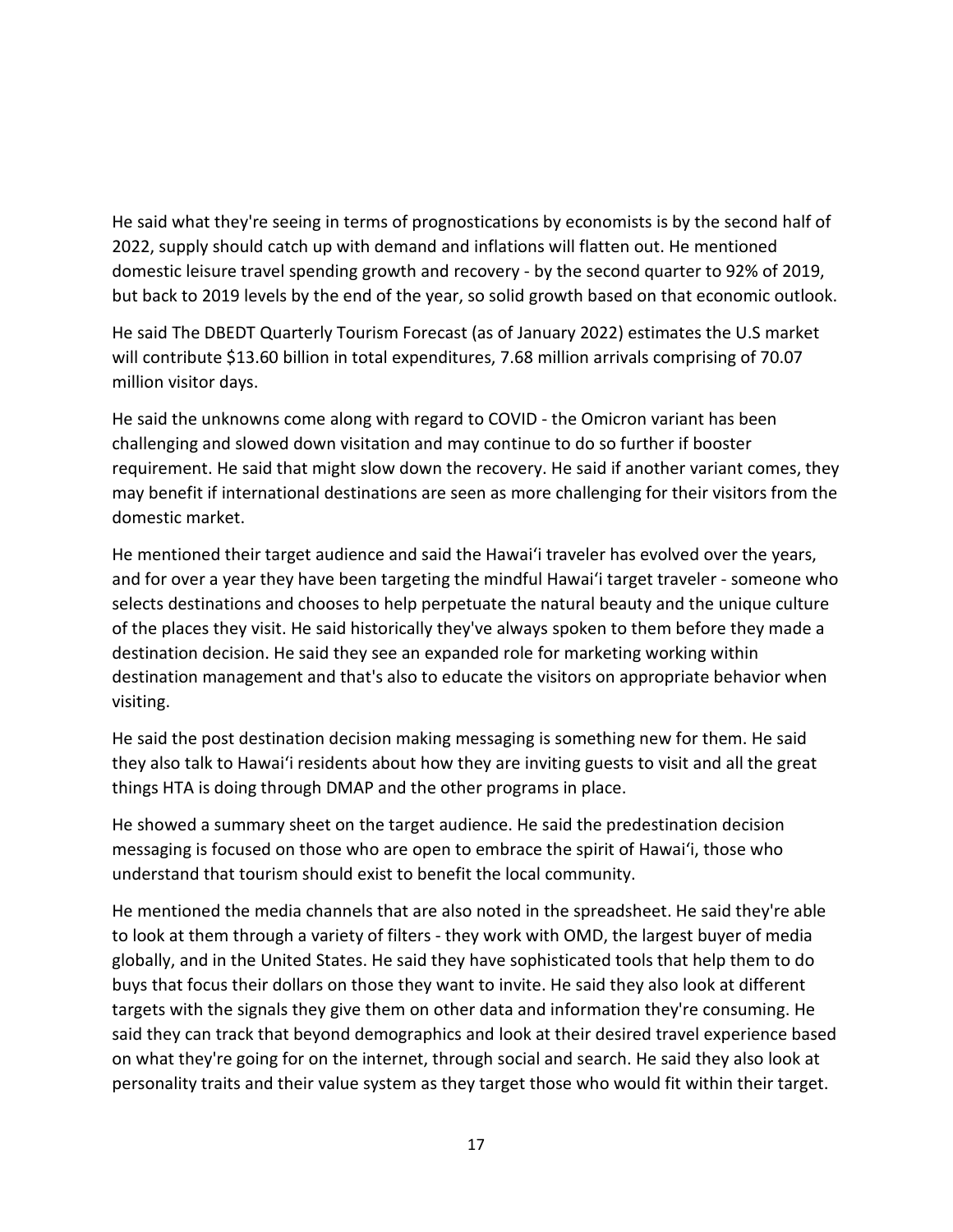He mentioned the tactics. He said something new for them that was started last year was messaging visitors post destination decision, and that's where they get into more education. He said Mālama Hawaiʻi has a point of education. He said they're focusing on enlightening them on the Hawaiʻi culture, giving travel tips for their safety and appropriate behavior and ensuring positive interactions with residents, communities and the environment.

He mentioned similar channels to reach the visitors, including their GoHawai'i app which allows them to carry it with them after their decision and are on their way, or are in Hawaiʻi. He said they use media and signaling through airline lodged in transportation booking data. He said once the visitors are en route or on the island the messaging becomes practical in terms of behaviors, so focused on positive interactions with residents, communities and the environment, having them understand what their values are so they can behave in a way that's appropriate.

He said together with social media they are looking at in-room media, in-flight, out of home, and on their website with the app, and they look at where they are based as they send the messaging, so they're able to target them finely. He said with regard to residents of Hawaiʻi, they share the actual steps that have been accomplished by DMAP programs and others, sharing there are ways they are working to manage the impacts of tourism to ensure a positive effect for a greater part of the community. He said they're also working with the island chapters executive directors and DMAP managers to understand community level media opportunities.

He spoke about how marketing helps with destination management & regenerative tourism. He said marketing, aligned with destination management and economic development, plays a more important role now than ever before in helping shape a bright future for residents, the tourism industry of Hawai'i and visitors. He said they believe there is a way they can work together to help affect change and behavior on the island, and the objective is to have marketing play a catalytic role in evolving tourism in Hawai'i so it has a positive impact for our communities, the natural environment, and the traveler.

He said in their strategy it's time to flip the tourism equation from residents as the denominator to residents as the numerator. He said tourism should be built for the benefit of the communities that are hosting. He said to achieve this, they must come together with a shared Kuleana and a singular message strategy that is more important than ever before.

He said what they've also been able to do, thanks to the partners and key stakeholders, is to get them all behind the messaging strategy. He said HTA is doing a great job with their programs.

He spoke about the new era of regenerative marketing and management for Hawaiʻi. He said it's how and when they message, and it starts with listening to the communities at the base of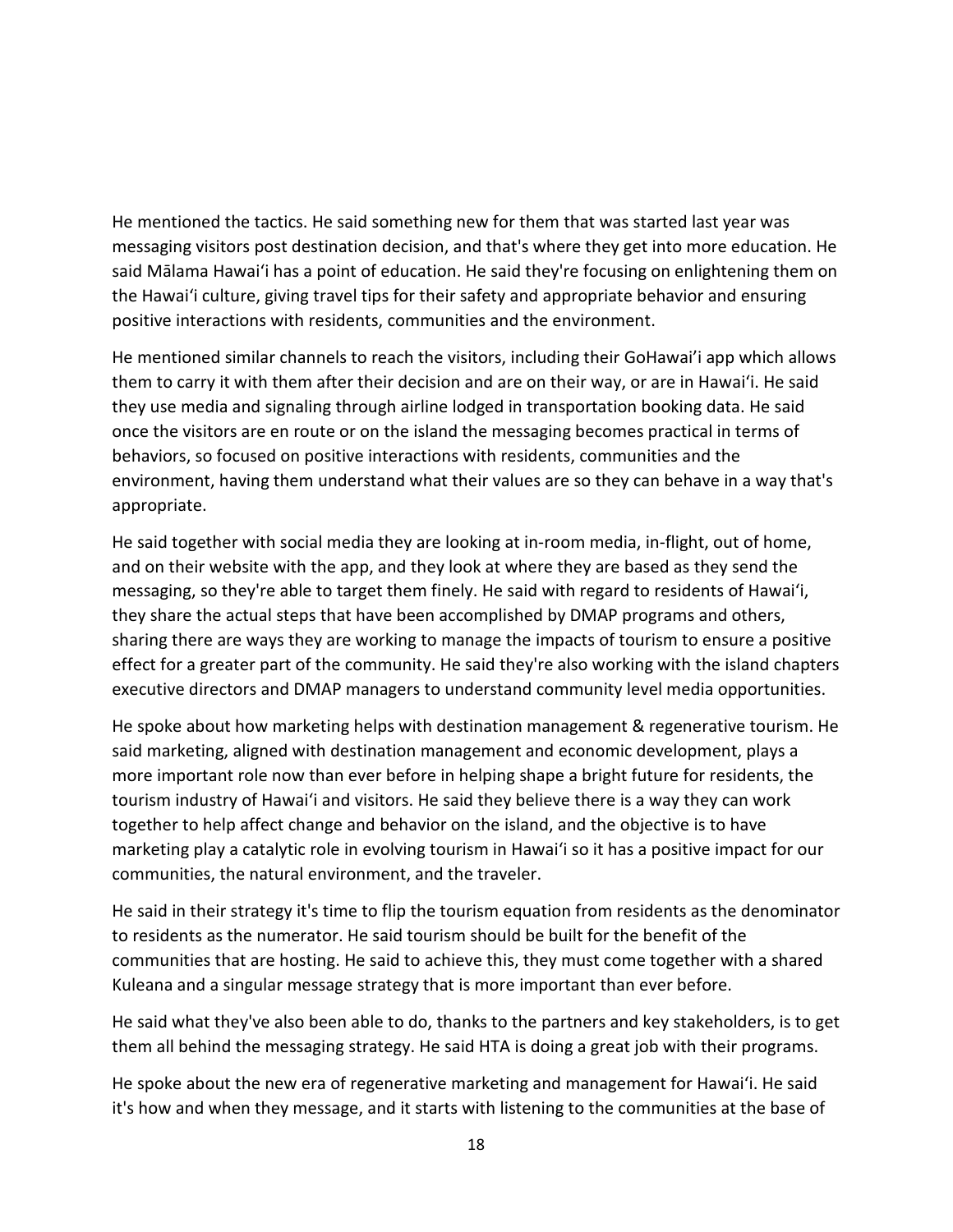everything, working with HTA, DMAP, community enrichment programs, and as they talk to potential visitors it's with the Mālama Hawaiʻi campaign.

He mentioned the major campaigns - Mālama Hawaiʻi. He said before creating the campaign they took it to the market and did research on a quantifiable and qualitative level, creating an understanding of the appetite for this type of vacation. They created the work and met with people who committed their lives to Mālama Hawaiʻi. He said the people spoke on the videos to share their experience, then did more research to make sure what they were communicating was being received by their target audience. He said they have many focus group videos, and the research is online, so interacting with the participants is easy. He showed a few videos of the positive reactions from various people.

He said originally one of the concerns was if people would want to participate and they found that they were eager to. He spoke about various components and said first and foremost it's consistent with Mālama Hawaiʻi - the campaign, and it continues, and he said hopefully it will continue beyond the next six months. He said there needs to be freshness added to it. He said as they learn how the marketplace evolves and how their communication is consumed and effecting perception of the brand, they will continue to make adjustments and as media habits change, they will follow suit.

He said one thing they want to do from the start is frame Hawaiʻi slightly differently from the perception of a sun, sand, surf vacation spot. He said they want the visitors to understand it's the home of many people, Kuleana for their home, the lands and the islands they live on, and the communities they're part of. He said often times visitors don't understand this. He said they will create a video showing this message and then break it down in pieces and share on social media with paid distribution.

He said as they start to get to the island they will work with the partners - they have amazing partnerships with industry partners who share their messaging.

He showed a slide of United Airlines Instagram page, which he said is their exact campaign and they work closely with them. He said Hawaiian airlines and Alaska airlines are also doing great work with them. He mentioned another way to intercept the visitors is at the airports and to give them the message as they get off their flight.

He said they have partners on the lodging side who have their videos playing in the properties, and they have put aside a budget to supplement that to make sure many visitors can see the Kuleana messages when arriving to their rooms. He said visitors explore once they've checked into their rooms so they've discovered a way with their agency partners on the Waze app, where messaging will be created and placed on there.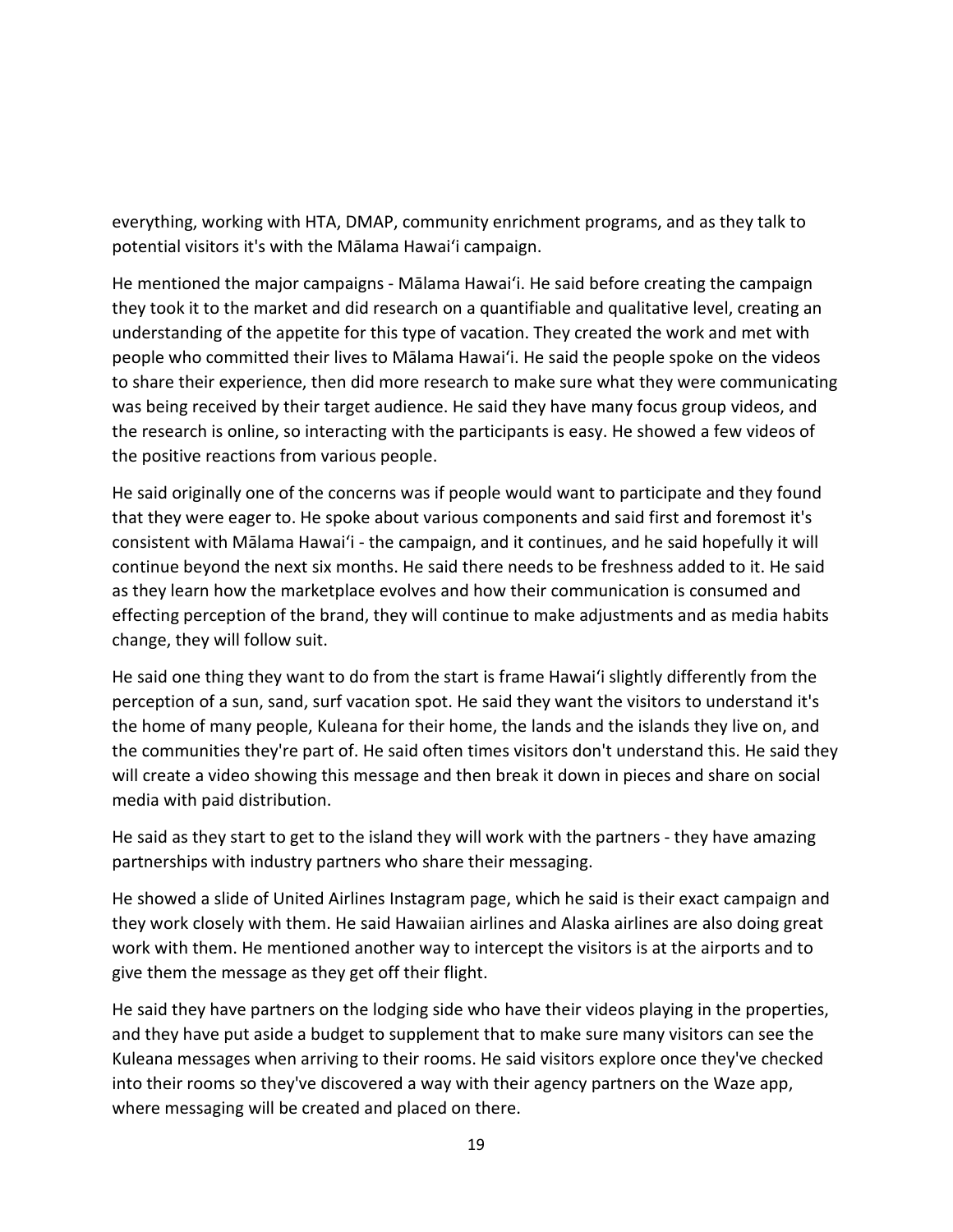He said they're working together with the HTA staff to get the appropriate messaging finalized to be ready to go once the plan is approved. He said in terms of the benefits of tourism they want to make sure that it expands in a concentric circle as it goes out, to more people in the community.

He spoke about the great craft people in the destination who don't have means to figure out distribution and how to get their messaging and products out to a larger audience, so they're committed to working with them, with Pinterest and other tools to help them get their products out to visitors, both while they're in the destination then when they go back home - a reminder of their vacation.

He spoke about how to share how the DMAP programs and others are helping their quality of life. He said HTA started with the community, allowing the community to share what their issues are, funneling that up through DMAP steering committee, crafting anchor actions, hiring island chapter destination managers, and working through all those to flow into the marketing communications, allowing them to share accomplishments happening with hard work from the community level with residents throughout the state.

He spoke about Surfrider Foundation, asking visitors to help with plastic pollution, and bringing awareness. He said they create organic posts from that and boost it on paid social. He said they also use programmatic bind allowing them to reach a target audience they define, regardless of where they are on their mobile device on the web, for messaging to the right people at the right time.

He said they will also house it on their YouTube channel too. He mentioned another area they're working with their media team, making sure their news partners and media partners integrate the messaging into their editorial content through paid fashion.

He mentioned going back to the community - their team has met with the island chapter executive directors, DMAP managers and asked for all the different media that are within their communities that can't be bought, on a statewide basis, but important to the people in the communities. He said they have a strategy in place on the earned media side to work with them to take the organizations that are seeing good results out of DMAP and work with the editorial teams to get content in the different media closer to home.

He said, overall, in public relations, they have a coordinated statewide effort, with one team representing each island aligned with each island chapter for information. He said they're focused on Mālama Hawai'i and Kuleana thanks to DMAP process. He said the PR team is immersed in DMAP priorities, working with the DMAP managers making sure they understand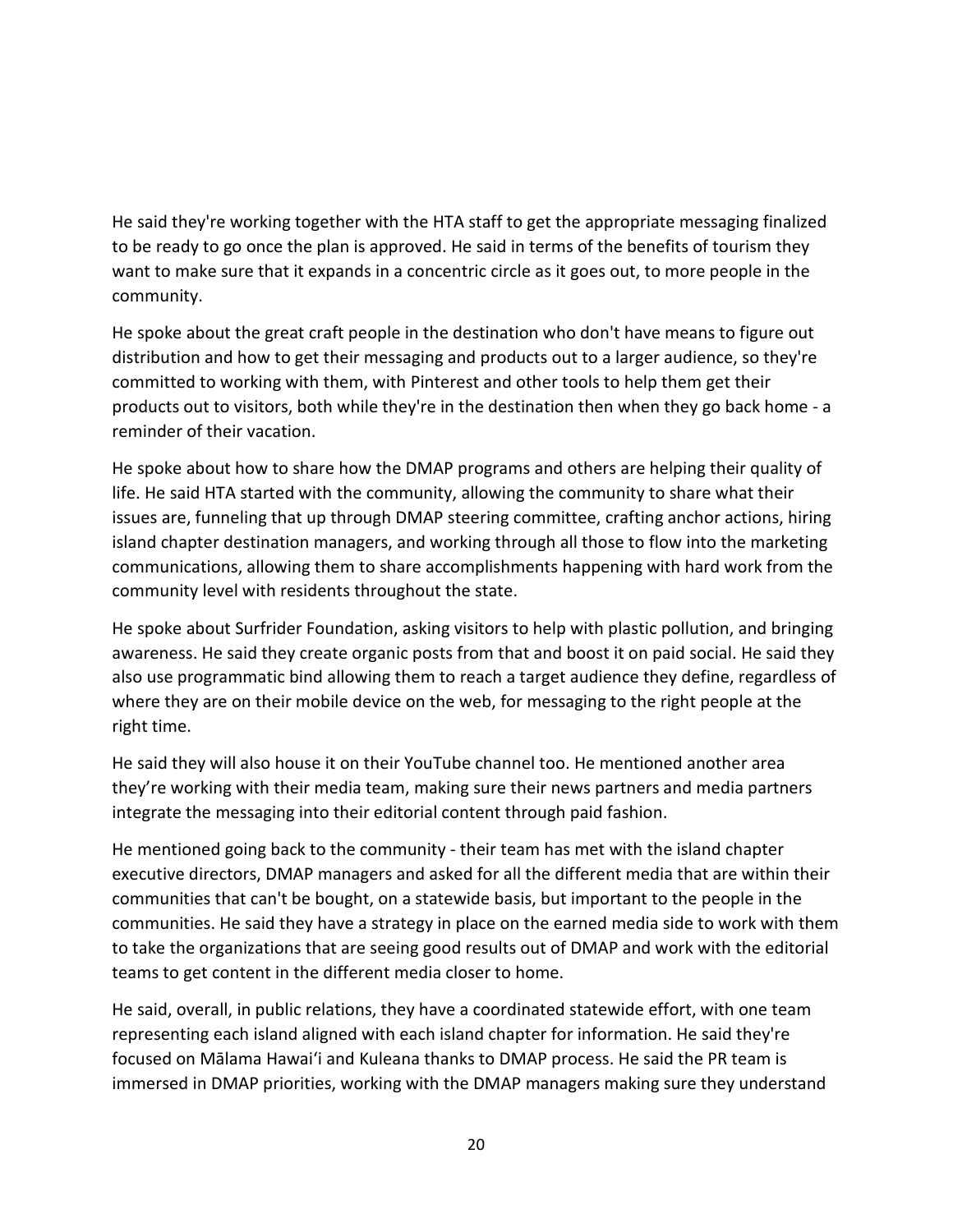what is being accomplished and sharing what's newsworthy to get the right content to share with residents.

He said with regard to the overarching effort, they work with the paid media team to identify who they should be reaching as they don't have the media budget for advertising and earned media team targets those.

He mentioned another part of the organization - looking at visitors that purchase vacations through a travel consultant, the numbers are growing, and he said it's an important channel for them, so their team works closely with them to deliver messaging, information and helps them understand why they need to be targeting the mindful Hawaiʻi target traveler, and what's the benefit to them as an individual business person and the benefit to Hawaiʻi. He said it's in overlapping benefit and is a great fit.

He said the team has great salespeople, which are educators. He said they've had more webinars and participants in the last year than they had before. He said they'll be doing virtual until they can get back to in-person and updating all the content to be consistent with the Mālama Hawaiʻi messaging, and using the tools, including HDS data base to communicate all the important information about Hawaiʻi.

He spoke about the budget and said they're working with a reduced budget based on the 2021 level with the contract being carried forward for the first six months of 2022. He said they've put a good amount in the consumer direct marketing, and said public relations and promotions has a great return. He said the cost there is the time of staff as well as some participation costs for media as they enter the destination.

He mentioned trade marketing and said it not only has the educational component, but also has a cooperative marketing component allowing them to get a multiplier for their investment. He said they make sure they're completely aligned with the research HTA and DBEDT and already employing, and they're looking at contemporary research that's more messaging related and they invest in that. He then mentioned the staffing and office line item.

Mr. Talwar opened the floor for questions.

Ms. Kimura asked if they first had a plan for one year with \$22 million and if there was any critical program they had to cut with the reduction of the budget and duration.

Mr. Talwar said there are items and weight, so they continue to do some things but not with the same emphasis or dollar levels as they did before, which is the challenge. He said another area they were looking at to add insight and marketing efforts, is talking to potential visitors after they've made the destination decision to visit and said there is a way to work with credit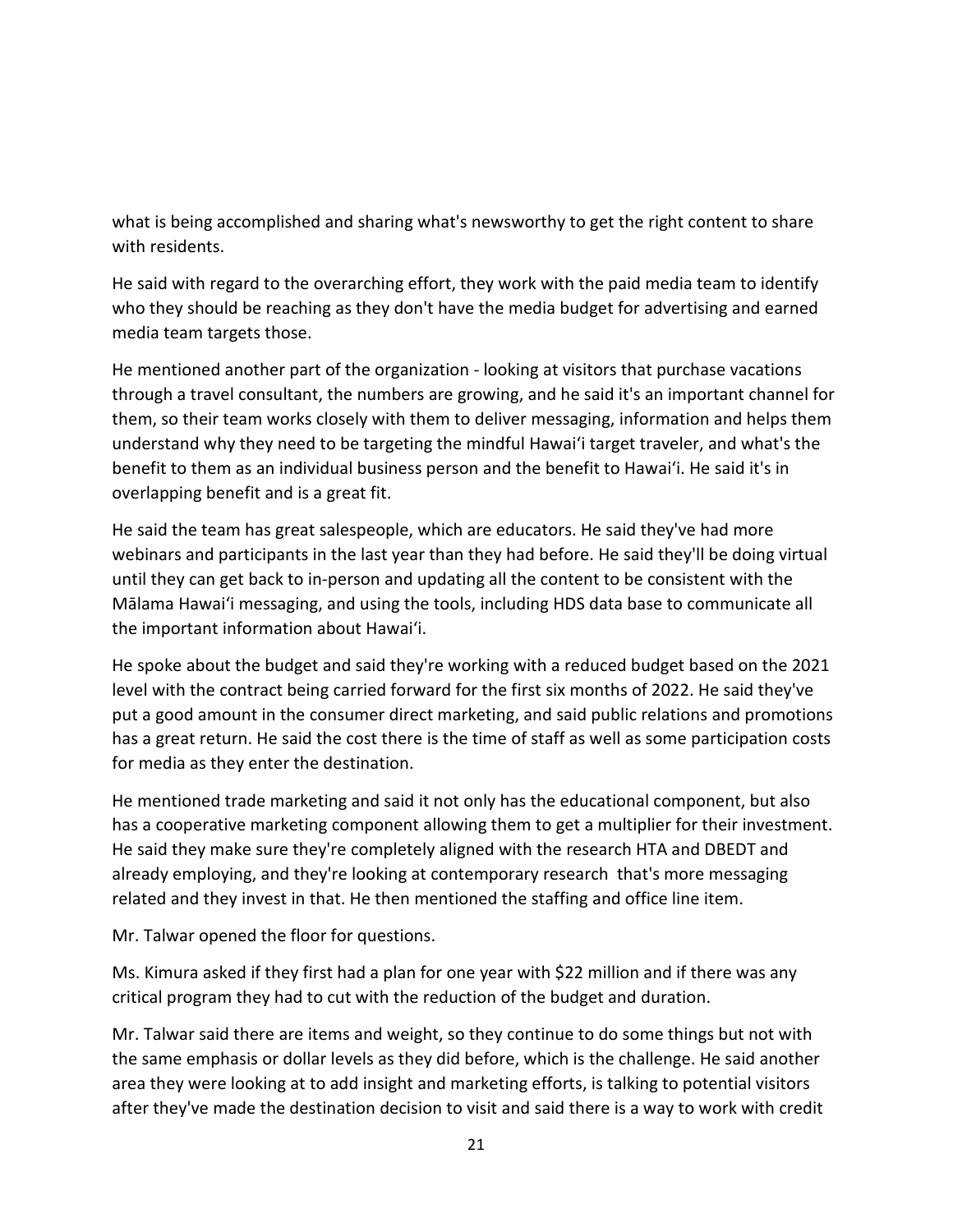card companies to identify them and get the Kuleana messaging right away when they've booked their vacation.

Mr. Kimura asked what the timing is when they will know if HVCB can continue for another six months.

Mr. Ka'anā'anā said HVCB's contract ends June 30, 2022, and there is no ability to extend beyond that, so the next RFP will be the only opportunity for the next contract to be awarded. He said the bureau's extension that was granted was an emergency extension through six months. He said they plan to issue the next RFP soon, so that respondents have ample time to respond, then be awarded with the intent that the new vendor or contractor could begin work starting July 1.

Mr. Rafter asked why the budget would not be, at the very least half of the original 2022 budget. He said it was stated earlier that they load up on spend earlier in the year when people are making their travel decisions at a higher rate, especially considering the back half of the year seems to have some uncertainty - who or when.

Mr. Ka'anā'anā said \$8.5 million, which is the six-month extension is half of the contract amount. He said the 2021 contract amount was \$17 million.

Chair Atkins mentioned that the original RFP went out for \$22 million.

Mr. Ka'anā'anā clarified that the amount is the extension of the 2021 contract, \$17 million, for the six-month extension, and a supplemental \$18 million they're on for that contract. He said they took half the years amount because it made a 12-month contract into an 18-month contract.

Mr. Rafter asked what will be left for the second half, starting July 1.

Mr. Ka'anā'anā said \$14 million July 1 through December 31, 2022. He said the HTUSA's extension is a solid contract for six months, the longest SPO will grant them.

Chair Atkins asked Mr. Talwar to go back to the target market slide showing culture, escape, adventure and cuisine. He said what Mr. Talwar laid out was very powerful with the Mālama program, but he said what's not in the videos is touching on the desired traveler experience. He asked if they're planning on doing more videos for the six months, and asked if they could feed some of the messaging they're doing into the Mālama program as he wants them to understand the various cultures in Hawaiʻi.

Mr. Ka'anā'anā said the bureau provided the assets for the marketing to United that Chair Atkins was talking about.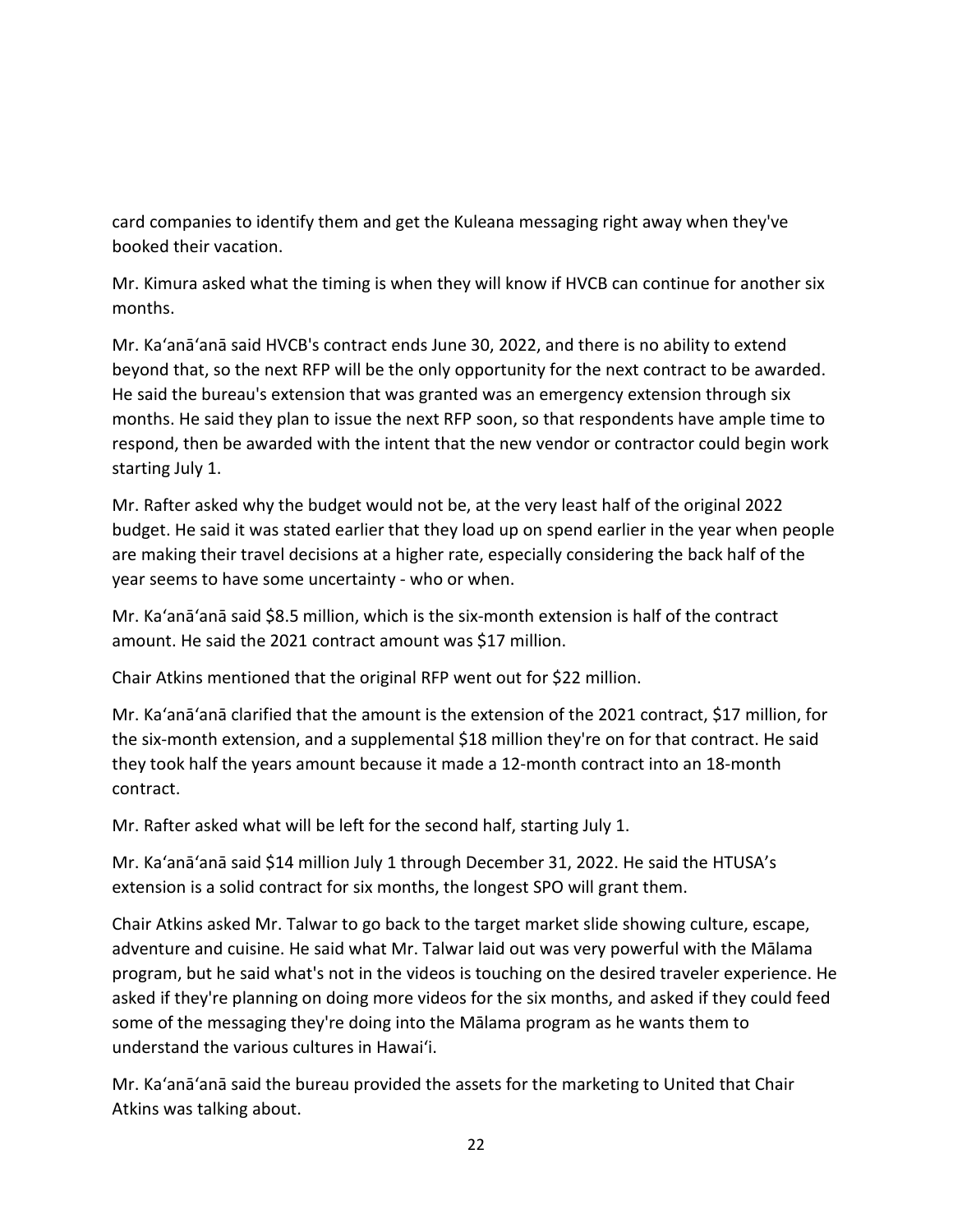Mr. Talwar confirmed that it's a partnership with United. He said they were open to understanding how the destination wanted to present itself.

Chair Atkins said he didn't see any of the adventure being showcased in any of the videos.

Mr. Talwar said that is one of the challenges - how do you affect consumer behavior. He said what they're trying to do in their messaging is convince someone to choose Hawaiʻi as their next destination - where does culture, volunteering, fine dining fit it. He questioned what to lead with and what would motivate them to dig in a little deeper. He said what they're doing doesn't close the sale - no price, distribution, inventory, but what they're trying to do is get them looking for a booking and committing to a visit. He said that's why they do the research projects after the creative to make sure the components they put in are there to get them sold. He said they're seeing great effect.

He said people of all ages and socio-economic circles are mindful, being environmentally aware and when they think of Hawaiʻi they think of an enriching experience. He said they want to add another dimension to motivate them to book, other than the adventure, escape, or cuisine aspect. He said they do have a lot of cuisine in their messaging as well as adventure, so he said it's a matter of balance and if they had a different budget, they would be able to create a lot more, but said they need to get most of the budget into the media and deliver in significant ways.

Chair Atkins said they need to make a recommendation to the board saying they feel the budget should be approved and then can move forward with what the program is that they shared.

Mr. Rafter said he understood the reasoning on the previous year's \$17 million and then \$8.5 but asked if they can increase it knowing they'll have \$13-\$14 million at the end of the year in what is a more uncertain situation. He asked if they can't increase it based on what was approved on previous years metrics.

Mr. Ka'anā'anā said he understood it that they wouldn't be able to amend the supplemental agreement for the six-month extension.

There were no questions from the community.

Chair Atkins asked for a motion. Ms. Kimura made a motion to recommend HVCB's plan for six months, to the board. Mr. Rafter seconded. Mr. Casson-Fisher did a roll call and five unanimously approved (Ms. Menor-McNamara had stepped away)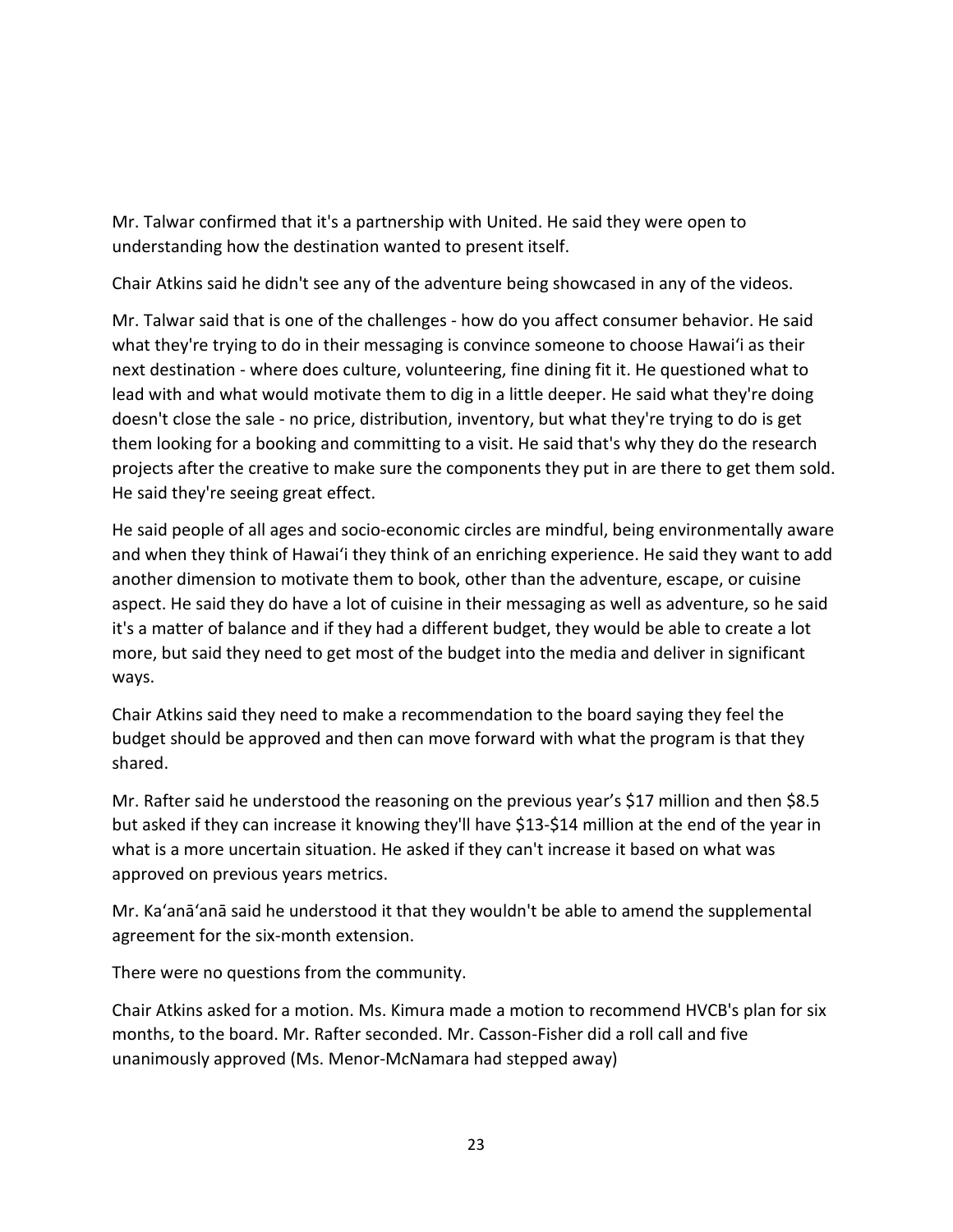## **7. Presentation, Discussion and/or Action on the GMT's Marketing Guidelines**

Mr. Ka'anā'anā said they need clarity from the board - when a market has meaningful barriers to travel what are the activities GMT should be conducting. He said they need to know how they should strategically guide the GMTs - they need policy from the board in executing what they should be doing.

He said the board heard the BMMPs for 2022 and had some concerns especially around the expenditure funds. He asked what it is they should be doing during a 'red light', when there is a meaningful barrier to travel.

He spoke about a slide containing measure of success they feel are important, which are part of the KPIs, that are part of the BMMPs, where they feel they move forward even during a period when there is a meaningful barrier to travel.

He showed a slide with a list of activities that they felt as staff to recommend to the branding standing committee and to the full board the following day that they would allow the GMTs to do, and the activities they could undertake when there was a barrier to travel.

He mentioned a few - crisis communication; Government relations - important relationships to maintain; website development and maintenance; social media campaigns to educate visitors organic and boosted posts; E-newsletter distribution; Direct consumer education, e.g. travel planners; media support - travel writers draft stories about Hawaiʻi; travel trade education; community/stakeholder relations and communication; digital asset development photoshoots, video shoots; CRM database maintenance; planning and coordination with wholesalers, airlines and maintaining the relationships for future activities; market Insights; media clippings; admin costs - inclusive of salaries, office expenses, and retainer.

Mr. Ching asked what the green light list is.

Mr. Ka'anā'anā said it's the full BMMP, and he said if they're in a green light period the plans that were presented last meeting would be allowed to move forward. He mentioned that there are things on the BMMP that are included on the red light list, so there is some overlap, but it's the frequency and depth of messaging they can do. He said they don't want to do large paid media buys during red light time - they will hold back on this and reserve cash.

Chair Atkins asked if the green light is North America and Mr. Ka'anā'anā confirmed.

Mr. Ka'anā'anā said they do large paid media buys but won't do that during red light. He said there are things they can do at a reduced level to help them to maintain their presence, but don't require the large influx of cash.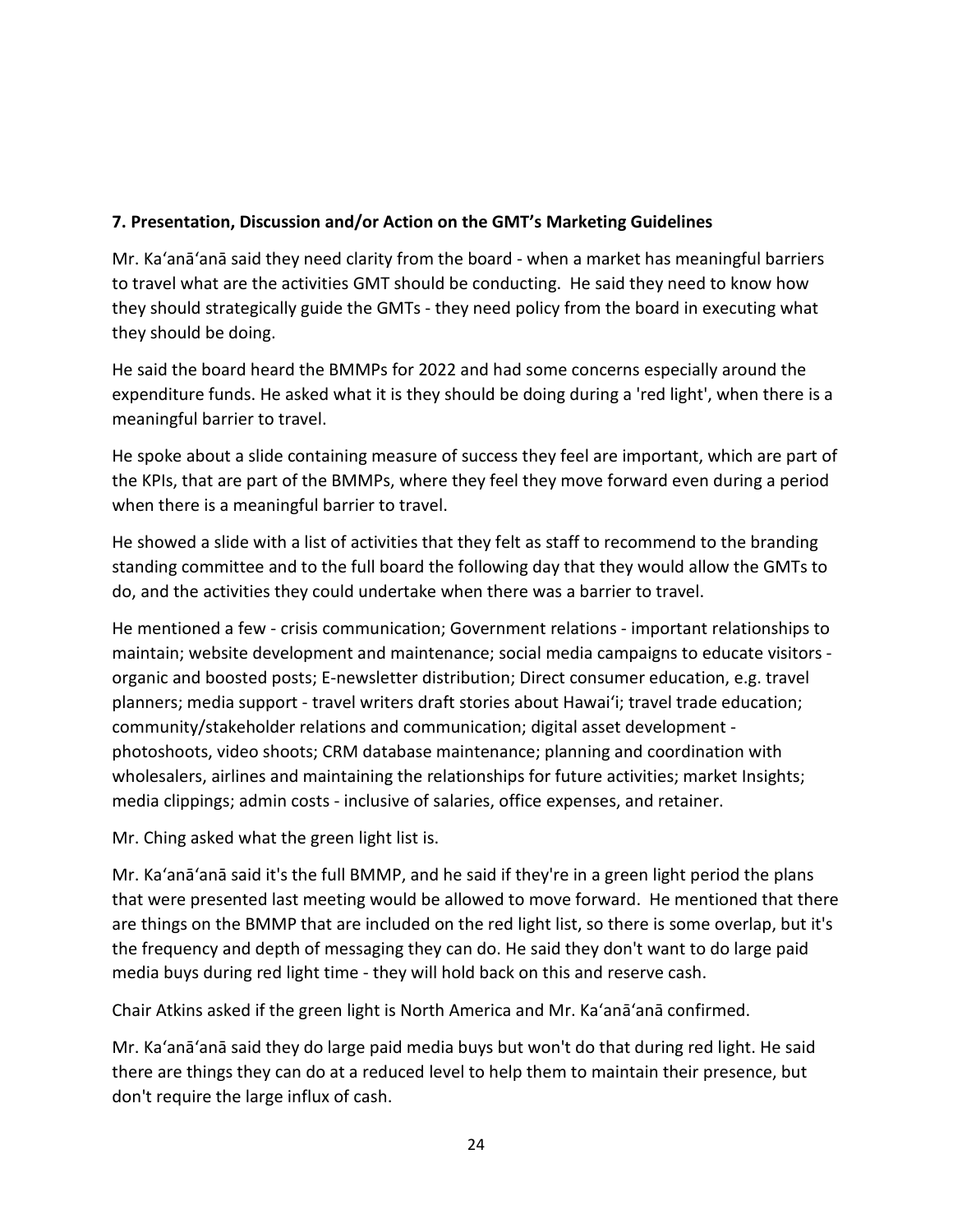Chair Atkins gave an update on what Mr. Ka'anā'anā mentioned. He said most of the red light is barebones, green light is North America - he said they're going to recommend moving forward on the plans for the next six months.

Mr. Ka'anā'anā reiterated that the list of ongoing activities are things they're asking the committee to recommend to full board for approval.

Chair Atkins asked how a dollar value is put to each major market area.

Mr. Ka'anā'anā said it's for the members to have that discussion. He said he wanted to bring clarity to the activities he feels they should be doing, and then if the board can give guidance in terms of policy, and would it be 25%, 50%?

Chair Atkins said it would be a discussion for the committee to recommend. He said there will be a few countries that won't be coming back for a while so it's a broad stroke, and he is not sure if they should be giving 30% or 50% of their budget. He asked what they're going to be doing to keep the lights on and keep things moving forward, and he said he liked the social media that was spoken about and mentioned going into the other areas when locked down, and other than keeping awareness of mind, it will be a challenge.

Mr. Rafter said they know China and Japan won't have any relevance in the next six months.

Chair Atkins said it would make sense to have different thresholds for various countries depending on where they are, regarding COVID restrictions. He said they should not be spending a lot for when the countries with restrictions come back.

Mr. Ka'anā'anā said he understood the sensitivity around the topic. He said it's important to have a better discussion the next meeting about the visitor statistics that will be released the next day - he said they were embargoed but said it will give them a better view into the ROI on the activities they've undertaken.

He said it's important to understand the branding they're doing needs to be evergreen. He said there is a role for some level of ongoing presence and reiterated that the board needs to give them the policy direction and they'll be happy to make recommendations to them with the best information they have available to them and the best team experience to bring back to them for consideration.

Chair Atkins asked for clarification on the numbers that came out the previous day. Mr. Ka'anā'anā asked if they want them to bring a recommended funding level amount for each market and Mr. Ching said he would like that.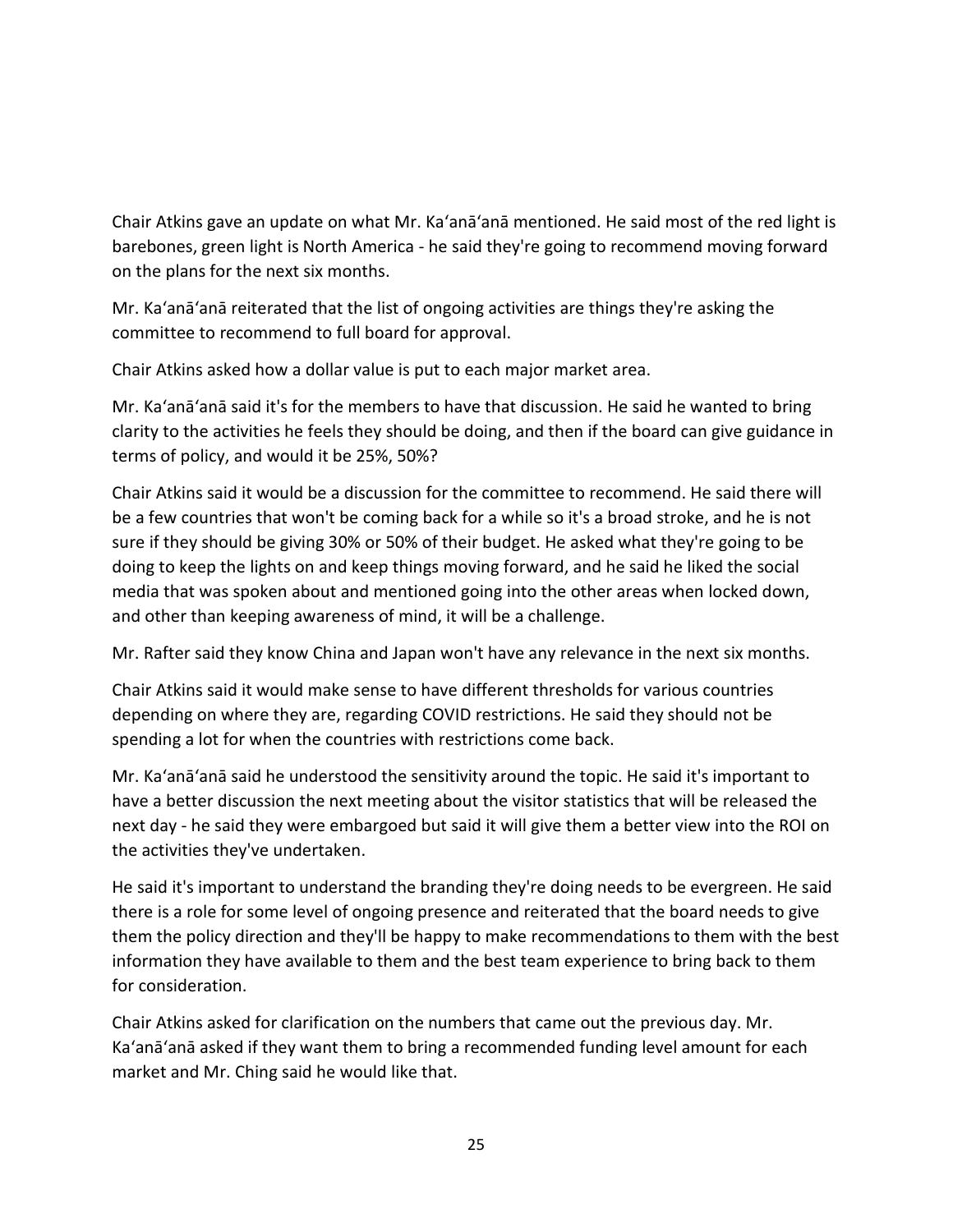Chair Atkins asked if he is referring to per MMA and Mr. Ka'anā'anā confirmed and Chair Atkins said it would be helpful. He said they want to be prudent as they have no funding for the following year. He said they put in a placemark for \$60 million and said they're watching to see what's done. He said he understands both sides and said Mr. Ka'anā'anā is in the middle as he works with all the GMTs. He said he agreed with Mr. Ching, having more focus on what they want to do - increase it? He said it's a challenge to have a lot of ideas they want to do but not have the funding to do it.

Ms. Kimura reiterated that the only open market currently is the U.S. and the rest are closed for at least six months. She asked if they could use the excess budget for the U.S. for the six months, but Mr. Ka'anā'anā said they can't move money between contracts.

Ms. Kimura said nobody knew about Omicron before it arrived, so asked if it could be a force majeure.

Mr. Ka'anā'anā deferred to Mr. Kinkley.

Mr. Regan said it's more of an accounting issue than a procurement issue. He said they're under a new paradigm and are restricted in terms of how they can utilize the funds and move them between contracts. He said in the past it would have been easier as they were exempt from procurement, and they had their own special fund.

Mr. Ka'anā'anā said it's important to note there are meaningful barriers to travel but people are still visiting and spending. He said the next day after visitor statistics are released, they'll have a better picture of the impact for 2021 and will give the members additional insight into what the performance of each market has been.

Mr. Rafter said he's seen statistics on visitors, and they've discussed it in many meetings and it's not necessary to repeat the discussion.

Ms. Kimura used an example and said if Japan market opens in six months - they'll spend \$1 million in the first six months, then \$8 million later in the year, which is the same as what the U.S. is spending in six months.

Chair Atkins questioned if she thinks it's better to be prudent and not have the legislation say they just spent the money for the sake of spending and do what they need, and if they don't spend \$1.5 million in Japan, it goes back, and they maybe give them more than \$61 million.

Ms. Kimura asked what will happen to the money if the market doesn't open up for the rest of the year.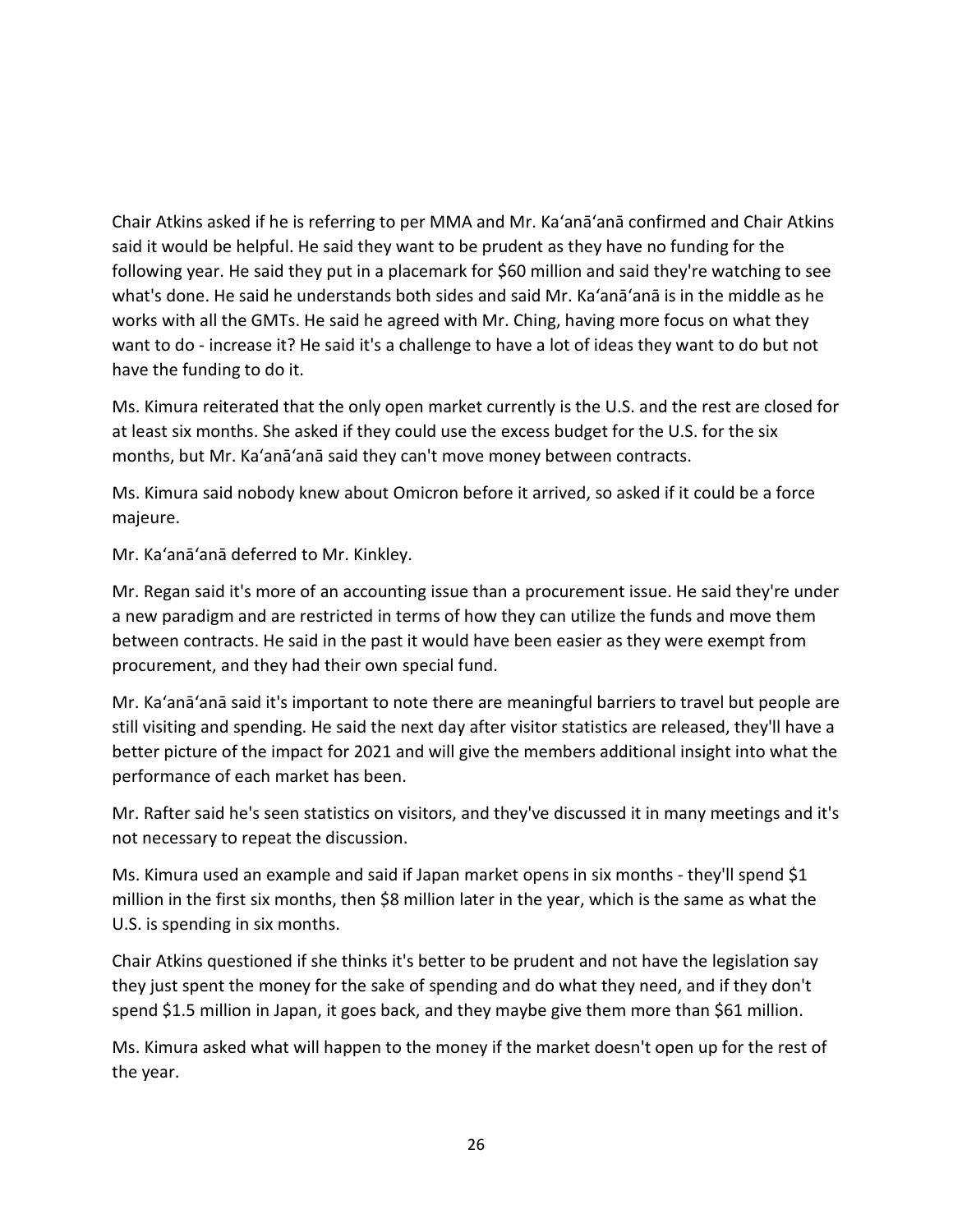Chair Atkins said he agreed with Mr. Ka'anā'anā to keep relationships and commitments to their partners. He said Japan doesn't have to go to Hawaiʻi, they could go to other destinations and they've been loyal and one of the best markets for Waikīkī for many years, and to shut it off is not the right thing to do, but they have to have the red and green to give them enough to maintain relationships, keep minimum staff, keep offices in Japan going as maybe they'll be ready sooner than they thought.

Mr. Rafter said he agreed with Chair Atkins and Mr. Ka'anā'anā, and said they need to keep a base level going. He referred to Ms. Kimura's comment about the \$1 million/\$8 million - he said it's been about 2 years since they've had any real tourism from some of the markets. He said it's an awareness building effort. He said if it's closed towards the end of the year and looks like it won't be back at all in 2022, he said they should return it and working with the legislation to let them see they're doing the right thing and they should help them next year, as they need a good campaign to bring people back. He agreed there should be some base level of awareness.

Mr. Downing said he understood Mr. Ka'anā'anā's viewpoint and if the red light people need a certain amount to keep working then said the staff must go to the board to ask for a certain amount to get certain functions to take place, and not leave it to the board to decide on a percentage they should be giving the staff to work with. He said they should prioritize for the different areas and see what it would cost. He said the percentage could change for what they need at the time. He said they should tell the board what they need to keep operating so they have something to work from.

Chair Atkins said what he was asking for if they go in larger programs, media, do they have to give them the appropriate funding. He said he agreed with Mr. Rafter - if the \$8 million is justified to spend on marketing for a good reason, then he agreed to it. He said they have to take the heat for decisions, and he said he is okay with it.

Mr. Rafter was reminded that Canada is open.

Chair Atkins reiterated that he is always trying to be prudent about everything.

Mr. Ka'anā'anā clarified that red light means there are meaningful barriers to travel but they aren't impenetrable barriers, and they still have Japanese, Korean and Chinese visitors. He pointed out that there are flights from Australia, Canada and Japan so people are still travelling. He said although there is a red light, there are still people visiting and spending.

Chair Atkins asked what they are recommending from the presentation.

Mr. Ka'anā'anā said he would provide and circulate funding levels recommended by market to them for consideration for the full board meeting the following day.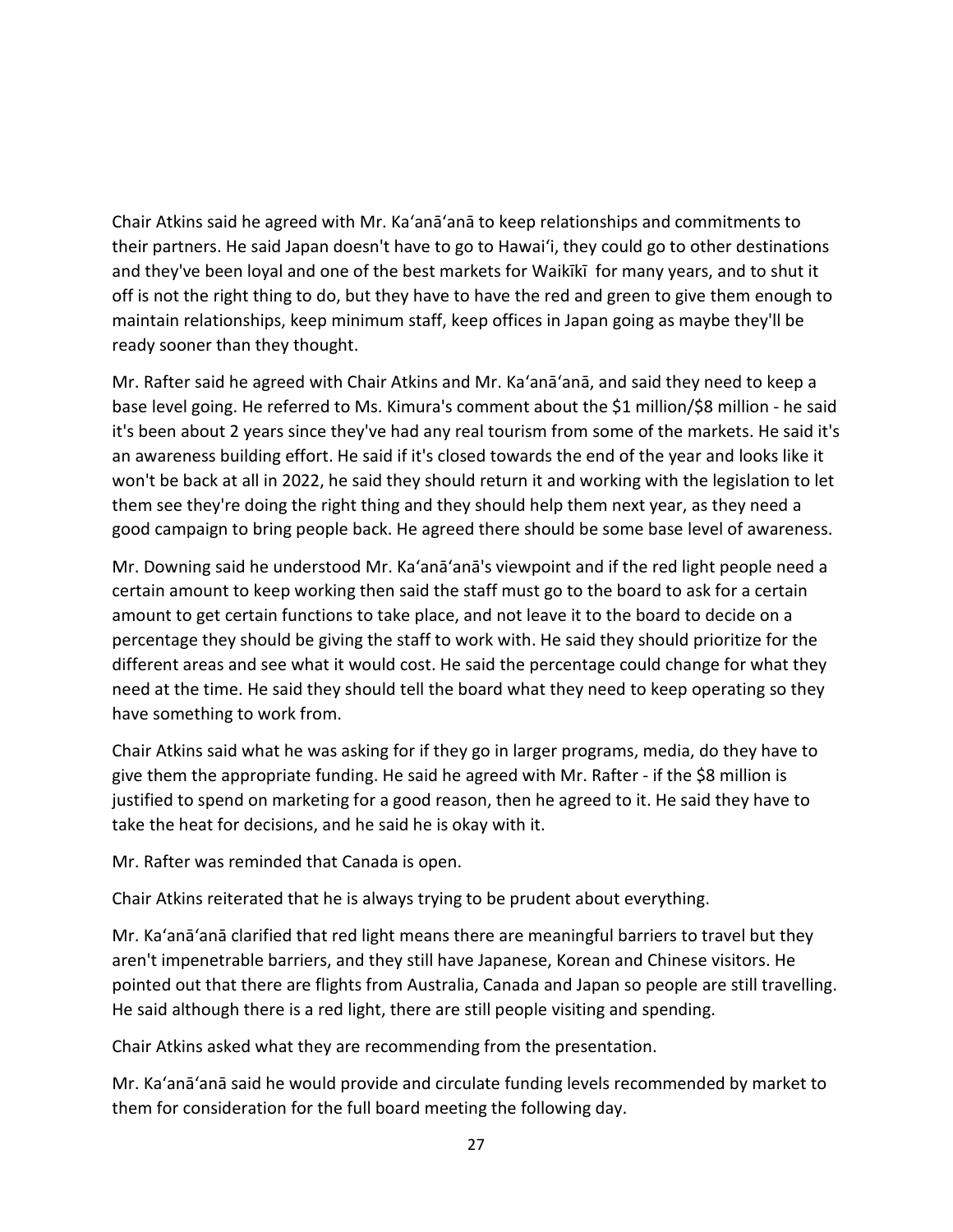Chair Atkins said they have approved the overall package and said Mr. Ka'anā'anā wanted to go beyond the green/red light which was discussed at the previous meeting, and he will share some of those in certain market areas that are important, that they go beyond a minimum - Canada might be one. He said that would be a fair discussion for the next day and asked if everyone agreed.

Mr. Casson-Fisher acknowledged that Mr. Jack Zhang from the public has comments.

Mr. Jack Zhang and Mr. Tony Shi representing the Chinese Chamber of Commerce in Hawaiʻi and Fujian Business Association, are speaking the importance of the Chinese market to Hawaiʻi. He said China ranked first in the world in terms of population and consumption level, especially on the high-end products. He said they're the number one outbound market and during the pandemic they have stopped for two years. He said they're hearing from China that the market will be open after the winter Olympics in China. He said during the pandemic, the cities of Honolulu and Fuzhou have become sister cities, and the chamber of commerce has successfully established economic, cultural and educational cooperation with China, including the promotion of Hawaiʻi coffee and agricultural products. He said they feel tourism is the key economic driver in Hawaiʻi and HTA should continue investing in development in the China market to ensure they can attract more high spending visitors.

Mr. Ka'anā'anā thanked Mr. Zhang and Mr. Shi for the testimony.

There were no further comments or testimony from the public.

Chair Atkins said this item does not need a vote as they've already voted on the whole package. He asked Mr. Ka'anā'anā to give more information prior to the vote of how much money is going to each of the market areas.

Mr. Ka'anā'anā said he will provide a recommended funding to them by market.

### **8. Discussion on HTA's Future Global Branding Allocations Strategy and Guidance for Staff**

Chair Atkins said this item will rollover to the next meeting.

### **9. Adjournment**

Chair Atkins asked for motion to adjourn. Mr. Rafter made a motion to adjourn, and Mr. Ching seconded. Chair Atkins adjourned the meeting at 5:16 pm.